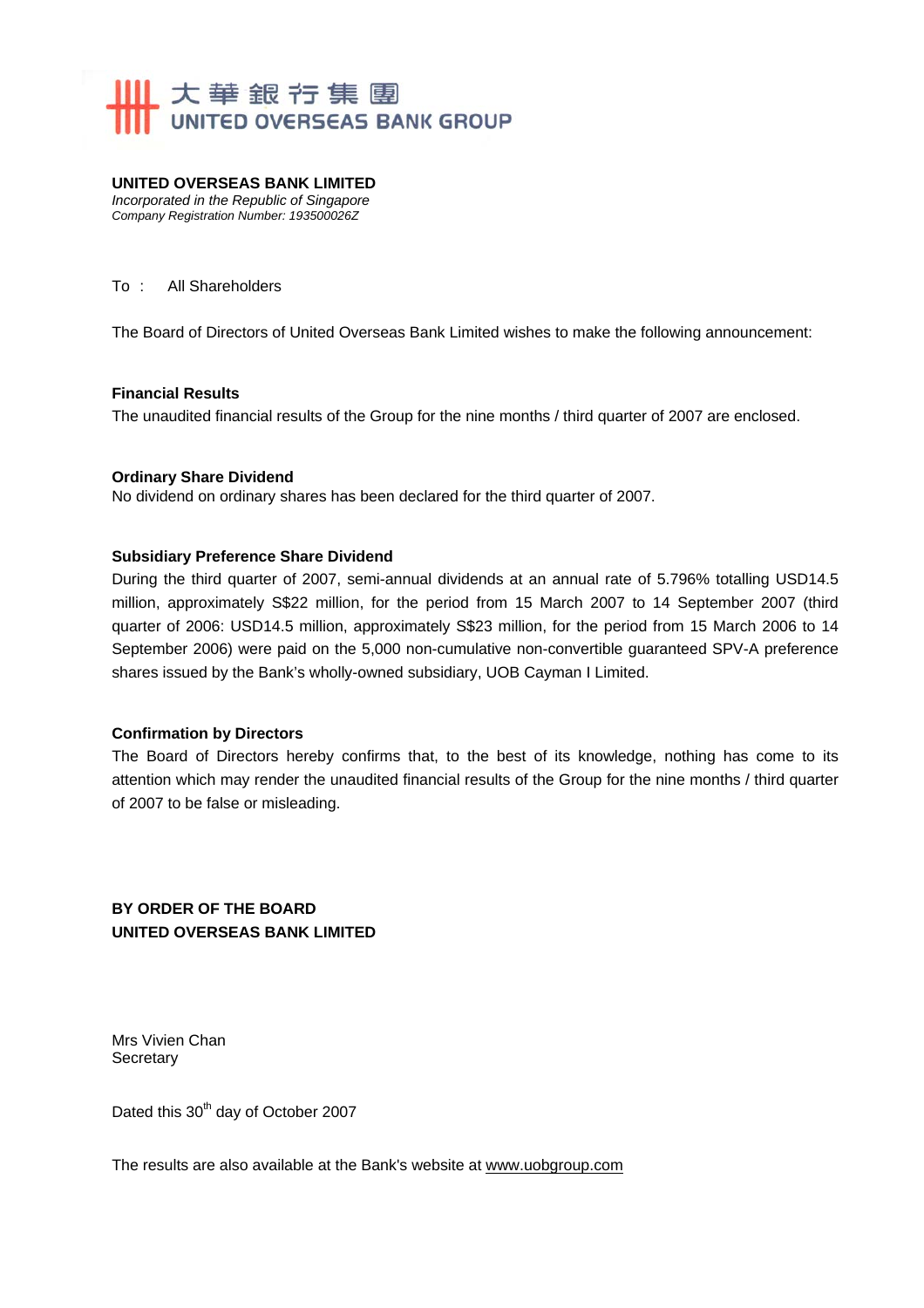

Incorporated in the Republic of Singapore Company Registration Number: 193500026Z

# GROUP FINANCIAL PERFORMANCE FOR THE NINE MONTHS / THIRD QUARTER OF 2007

30 OCTOBER 2007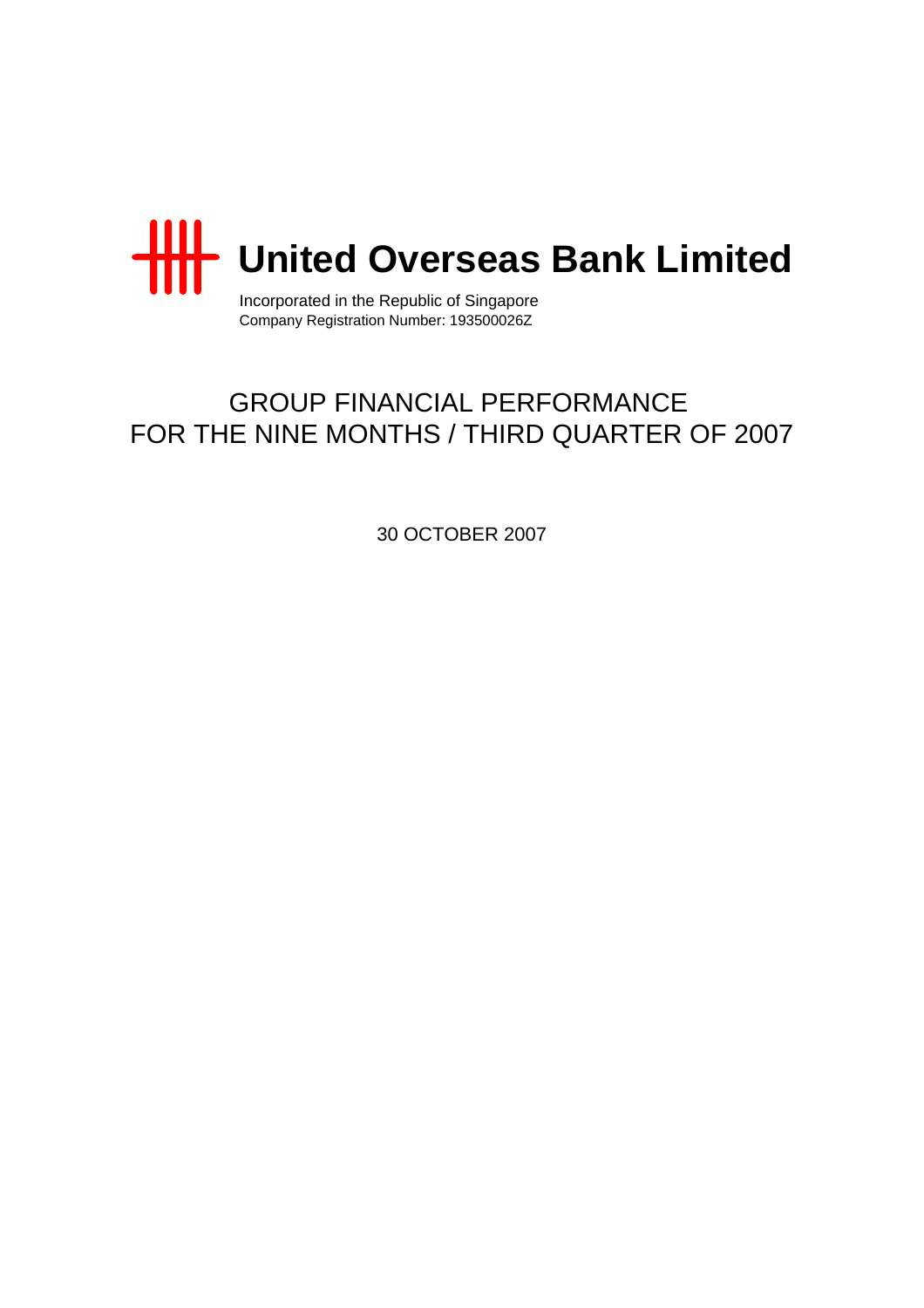# **Contents Page** Highlights and Performance Indicators 2 Review of Group Performance 4 Net Interest Income 7 Non-Interest Income 8 Operating Expenses 9 **Impairment Charges 10** 10 **Customer Loans** 11 Deposits 12 Debts Issued 12 Shareholders' Equity 13 Changes in Ordinary Shares of the Bank 13 Non-Performing Loans and Cumulative Impairment 14 Geographical Segments 16 Capital Adequacy Ratios 17

Appendix 1 - Consolidated Profit and Loss Account

Appendix 2 - Consolidated Balance Sheet

Appendix 3 - Consolidated Statement of Changes in Equity

Appendix 4 - Consolidated Cash Flow Statement

Appendix 5 - Balance Sheet of the Bank

Appendix 6 - Statement of Changes in Equity of the Bank

Note:

- The financial statements are presented in Singapore dollars.
- Certain comparative figures have been restated to conform with the current period's presentation.
- Certain figures in this report may not add up to the respective totals due to rounding.
- Amounts less than \$500,000 in absolute term are shown as "0".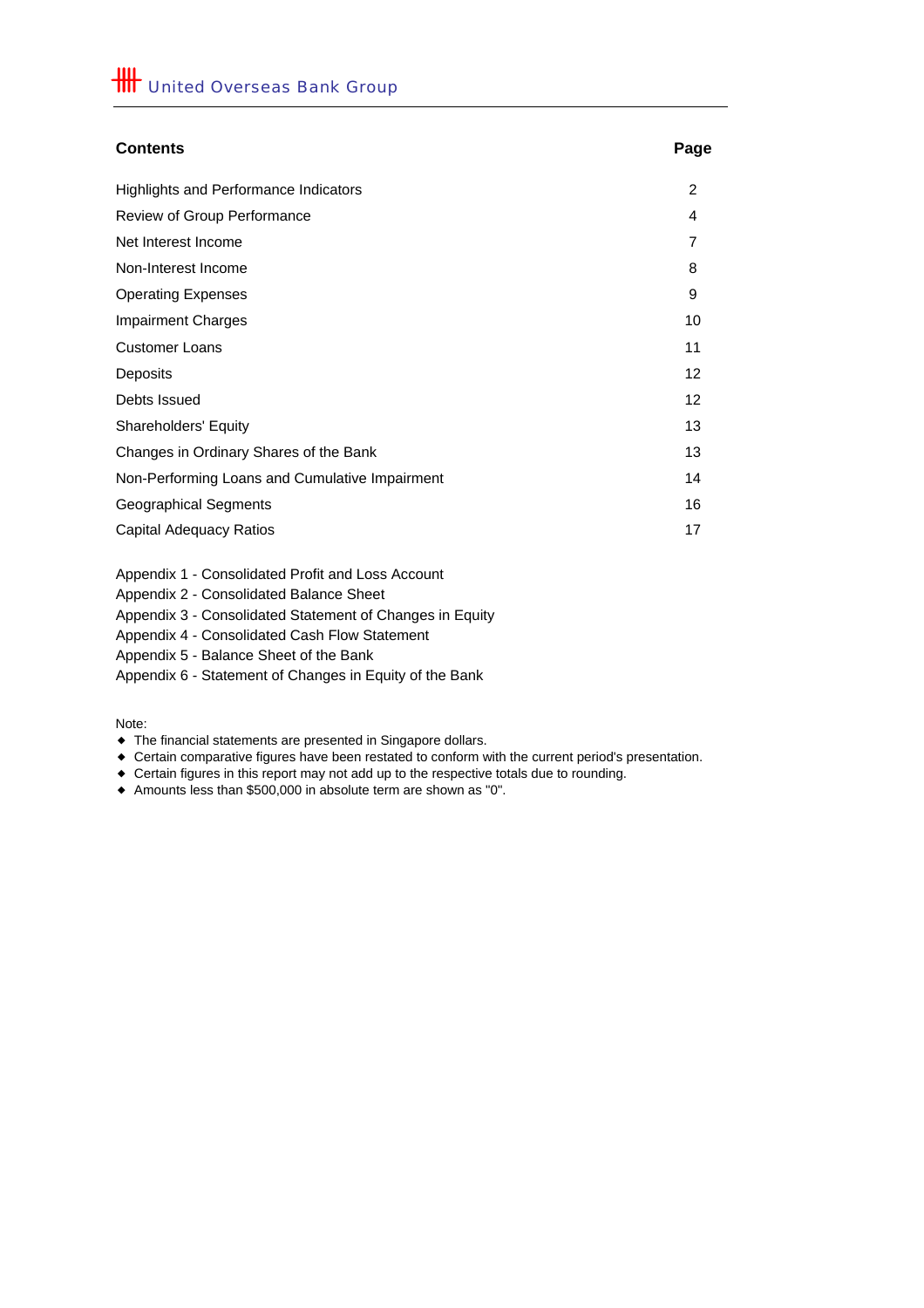# **Highlights and Performance Indicators**

|                                                                 | <b>9M07</b> | 9M06  | 9M07/<br>9M06<br>$\%$ | 3Q07  | 2Q07  | 3Q06  | 3Q07/<br>3Q06<br>$\%$ |
|-----------------------------------------------------------------|-------------|-------|-----------------------|-------|-------|-------|-----------------------|
| <b>Summarised Profit and Loss (\$'m)</b>                        |             |       |                       |       |       |       |                       |
| Net interest income (NII)                                       | 2,237       | 2,009 | 11.4                  | 714   | 761   | 684   | 4.4                   |
| Non-interest income (Non NII)                                   | 1,360       | 997   | 36.4                  | 393   | 536   | 337   | 16.5                  |
| Total income                                                    | 3,597       | 3,005 | 19.7                  | 1,107 | 1,297 | 1,021 | 8.4                   |
| Less: Total expenses                                            | 1,463       | 1,239 | 18.0                  | 487   | 504   | 424   | 14.8                  |
| Operating profit before amortisation                            |             |       |                       |       |       |       |                       |
| and impairment charges                                          | 2,134       | 1,766 | 20.8                  | 620   | 793   | 597   | 3.8                   |
| Less: Intangible assets                                         | 9           | 10    | (5.2)                 | 3     | 3     | 3     | (13.3)                |
| Less: Impairment charges                                        | 172         | 116   | 48.2                  | 4     | 81    | 26    | (85.0)                |
| Add: Share of profit of associates                              | 159         | 102   | 57.1                  | 47    | 65    | 31    | 53.8                  |
| Less: Tax and minority interests                                | 509         | 397   | 28.3                  | 159   | 190   | 136   | 17.4                  |
| Net profit after tax excluding one-time gain                    | 1,603       | 1,345 | 19.2                  | 501   | 585   | 463   | 8.2                   |
| Add: One-time gain <sup>1</sup>                                 |             | 689   | (100.0)               |       |       |       |                       |
| Net profit after tax <sup>2</sup>                               | 1,603       | 2,034 | (21.2)                | 501   | 585   | 463   | 8.2                   |
| <u>Key Indicators (excluding one-time gain 1)</u>               |             |       |                       |       |       |       |                       |
| Income mix $(\%)$<br>❖                                          |             |       |                       |       |       |       |                       |
| - NII / Total income                                            | 62.2        | 66.8  | $(4.6)$ % pt          | 64.5  | 58.7  | 67.0  | $(2.5)$ % pt          |
| - Non NII / Total income                                        | 37.8        | 33.2  | 4.6% pt               | 35.5  | 41.3  | 33.0  | 2.5% pt               |
|                                                                 | 100.0       | 100.0 |                       | 100.0 | 100.0 | 100.0 |                       |
| ❖ Profit contribution (before tax and<br>intangible assets) (%) |             |       |                       |       |       |       |                       |
| - Singapore (including ACU)                                     | 71.4        | 68.5  | 2.9% pt               | 66.7  | 74.5  | 64.1  | 2.6% pt               |
| - Overseas                                                      | 28.6        | 31.5  | $(2.9)$ % pt          | 33.3  | 25.5  | 35.9  | $(2.6)$ % pt          |
|                                                                 | 100.0       | 100.0 |                       | 100.0 | 100.0 | 100.0 |                       |
| Return on average ordinary<br>❖                                 |             |       |                       |       |       |       |                       |
| shareholders' equity $3, 4$ (%)                                 | 12.8        | 11.9  | 0.9% pt               | 11.9  | 13.9  | 12.1  | $(0.2)$ % pt          |
| <b>→</b> Basic earnings per ordinary share $3, 4$ (¢)           | 137.7       | 114.3 | 20.5                  | 129.3 | 150.5 | 118.5 | 9.1                   |
| <b>❖</b> Return on average total assets $^{4}$ (%)              | 1.27        | 1.16  | 0.11% pt              | 1.18  | 1.38  | 1.18  |                       |
| Net interest margin $4$ (%)<br>❖                                | 2.05        | 2.00  | 0.05% pt              | 1.93  | 2.04  | 1.97  | $(0.04)$ % pt         |
| Expense / Income ratio (%)<br>❖                                 | 40.7        | 41.2  | $(0.5)$ % pt          | 44.0  | 38.9  | 41.6  | 2.4% pt               |
| Dividend per ordinary share $(\phi)$<br>❖                       |             |       |                       |       |       |       |                       |
| - Interim                                                       | 20.0        | 20.0  |                       |       | 20.0  |       |                       |
| - Special                                                       | 15.0        | 20.0  | (25.0)                |       | 15.0  |       |                       |

 Negara Limited, recorded by the Group and its associates in 2Q06. <sup>1</sup> One-time gain refers to the special dividend received from Overseas Union Enterprise Limited ("OUE") and gain from divestment of OUE and Hotel

 $2$  Net profit after tax refers to profit attributable to equity holders of the Bank.

 $3$  Calculated based on profit attributable to equity holders of the Bank net of subsidiary preference share dividend incurred for the financial period.

<sup>4</sup> Computed on an annualised basis.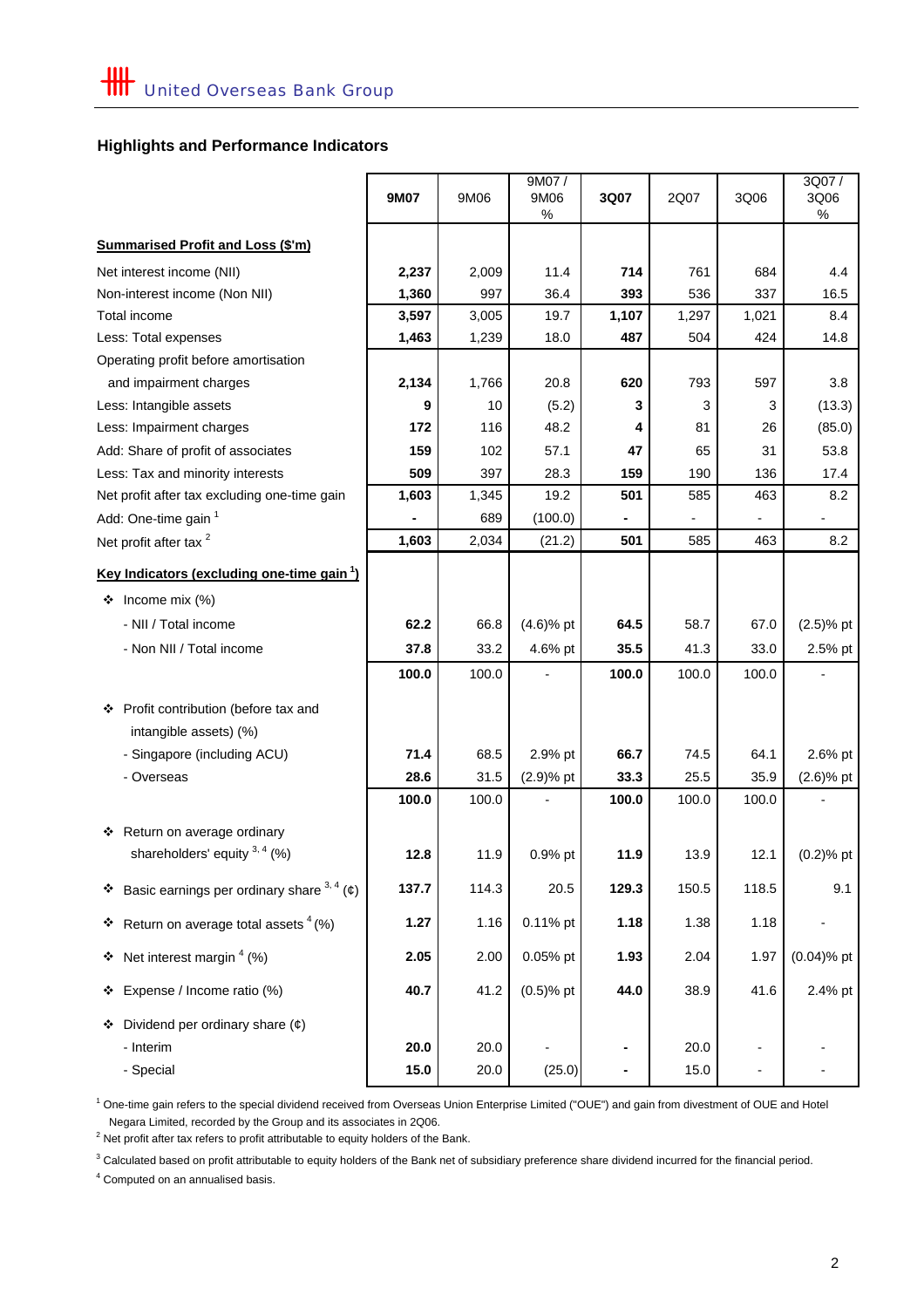# **Highlights and Performance Indicators** *(cont'd)*

|                                                           | 30-Sep-07 | 31-Dec-06 | Sep-07 /<br>Dec-06<br>$(\%)$ | 30-Sep-06 | Sep-07 /<br>Sep-06<br>$(\%)$ |
|-----------------------------------------------------------|-----------|-----------|------------------------------|-----------|------------------------------|
| Other Indicators                                          |           |           |                              |           |                              |
| ❖ Customer loans (net) (\$'m)                             | 85,161    | 76,875    | 10.8                         | 73,673    | 15.6                         |
| ❖ Customer deposits (\$'m)                                | 104,798   | 95,552    | 9.7                          | 88,960    | 17.8                         |
| ❖ Loans / Deposits ratio $(%$                             | 81.3      | 80.5      | 0.8% pt                      | 82.8      | $(1.5)$ % pt                 |
| * Non-performing loans (NPLs) (\$'m)                      | 2,032     | 3,165     | (35.8)                       | 3,532     | (42.5)                       |
| ❖ Cumulative impairment (\$'m)                            | 1,972     | 2,508     | (21.4)                       | 2,562     | (23.0)                       |
| $\cdot \cdot$ NPL ratio $^2$ (%)                          | 2.3       | 4.0       | $(1.7)$ % pt                 | 4.6       | $(2.3)$ % pt                 |
| ❖ Cumulative impairment / NPLs (%)                        | 97.0      | 79.2      | 17.8% pt                     | 72.5      | 24.5% pt                     |
| ❖ Total assets (\$'m)                                     | 172,192   | 161,312   | 6.7                          | 156,904   | 9.7                          |
| ❖ Shareholders' equity $3$ (\$'m)                         | 17,249    | 16,791    | 2.7                          | 15,890    | 8.6                          |
| <b>*</b> Revaluation surplus $($ math> ( $\mathsf{S}'$ m) | 2,442     | 1,486     | 64.3                         | 1,269     | 92.4                         |
| ❖ Net asset value (NAV) per ordinary share $5$ (\$)       | 10.84     | 10.48     | 3.4                          | 9.89      | 9.6                          |
| ❖ Revalued NAV per ordinary share $5$ (\$)                | 12.45     | 11.45     | 8.7                          | 10.72     | 16.1                         |
| <b>↓</b> Net tangible asset per ordinary share $($ \$)    | 8.03      | 7.68      | 4.6                          | 7.08      | 13.4                         |
| ❖ Capital adequacy ratios (%)                             |           |           |                              |           |                              |
| - Tier 1                                                  | 10.2      | 11.0      | $(0.8)$ % pt                 | 10.8      | $(0.6)$ % pt                 |
| - Total                                                   | 14.8      | 16.3      | $(1.5)$ % pt                 | 16.1      | $(1.3)$ % pt                 |
|                                                           |           |           |                              |           |                              |

<sup>1</sup> "Loans" refers to net customer loans while "Deposits" refers to customer deposits.

 $2$  NPL ratio represents NPLs (excluding debt securities) as a percentage of gross customer loans.

 $3$  Shareholders' equity refers to equity attributable to equity holders of the Bank.

<sup>&</sup>lt;sup>4</sup> Refers to revaluation surplus on properties not recognised in the financial statements.

<sup>&</sup>lt;sup>5</sup> Subsidiary preference shares were excluded from the computation.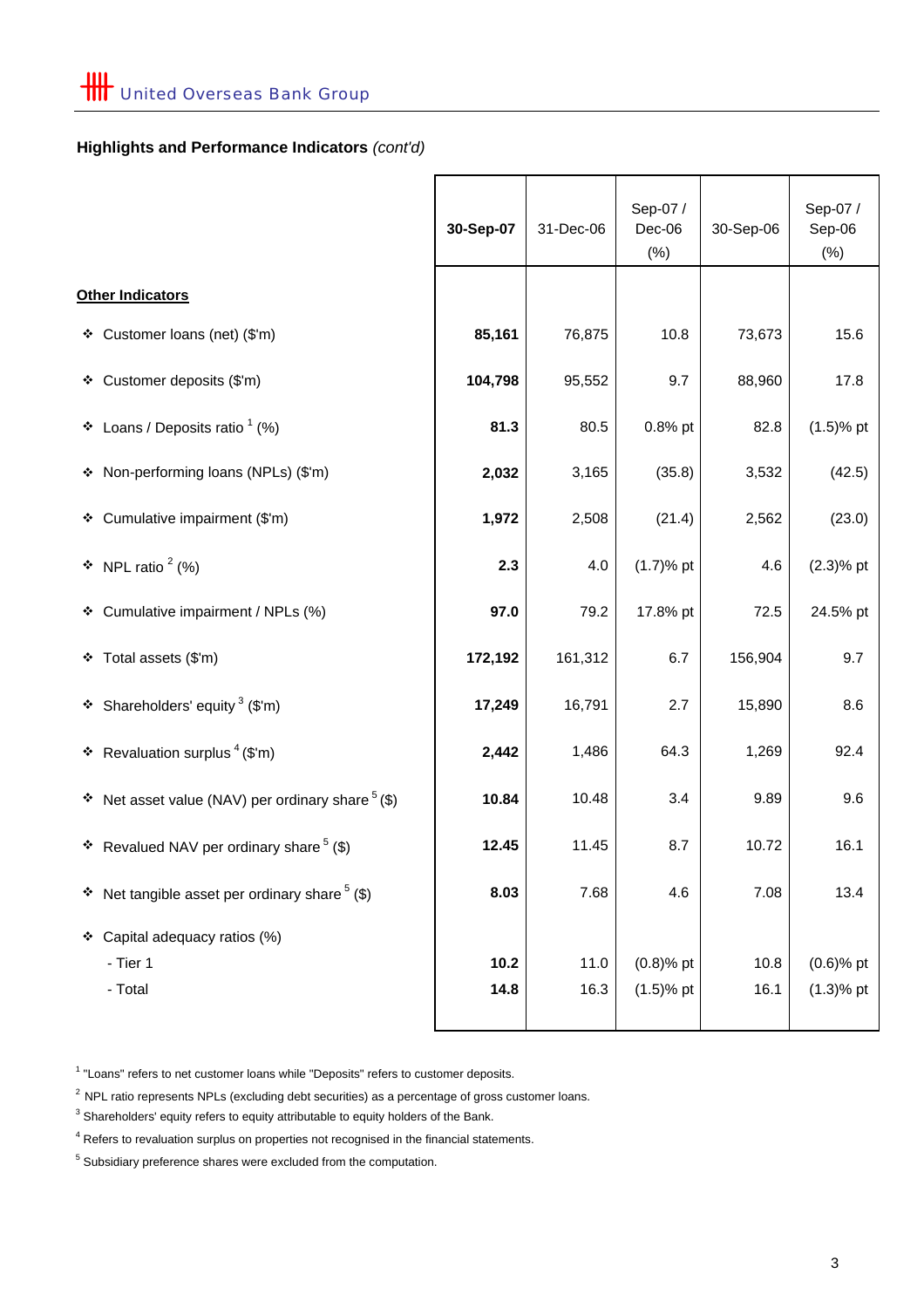# **Review of Group Performance**

The financial statements have been prepared in accordance with Singapore Financial Reporting Standards ("FRS") with modification to FRS39 Financial Instruments: Recognition and Measurement in respect of loan loss provisioning, as provided in Notice to Banks No. 612 "Credit Files, Grading and Provisioning" issued by Monetary Authority of Singapore ("MAS").

The new / revised FRS applicable to the Group with effect from 1 January 2007 are listed below. The adoption of these FRS has no significant impact on the financial statements of the Group.

- FRS1 Presentation of Financial Statements (revised)
- FRS40 Investment Property
- FRS107 Financial Instruments: Disclosures

Other than the above changes, the accounting policies and computation methods adopted in the financial statements for the nine months of 2007 are the same as those adopted in the audited financial statements for the financial year ended 31 December 2006.

The Group recorded a one-time gain of \$689 million in the second quarter of 2006. The one-time gain comprised special dividend received from Overseas Union Enterprise Limited ("OUE") and gain from divestment of OUE and Hotel Negara Limited ("HNL"). The following commentary excludes the effects of this one-time gain.

#### **Results**

#### Nine Months 2007 ("9M07") versus Nine Months 2006 ("9M06")

The Group's net profit after tax ("NPAT") for 9M07 was \$1,603 million, an increase of 19.2% from 9M06. Operating profit of \$2,134 million was 20.8% higher than that in 9M06.

Total operating income grew 19.7% to \$3,597 million in 9M07. The increase was mainly driven by higher fee and commission income across all business activities, and higher net interest income from expanded loan volume and improved margin.

Total operating expenses increased 18.0% to \$1,463 million in 9M07. The increase was primarily on staff costs, commission and brokerage, occupancy-related expenses, business promotions and IT enhancement. Expense-to-income ratio of the Group improved to 40.7% in 9M07 from 41.2% in 9M06.

Impairment charges rose 48.2% to \$172 million in 9M07 due mainly to provision for a long-term investment.

Share of pre-tax profit of associates grew 57.1% to \$159 million as a result of higher contributions from the major associates.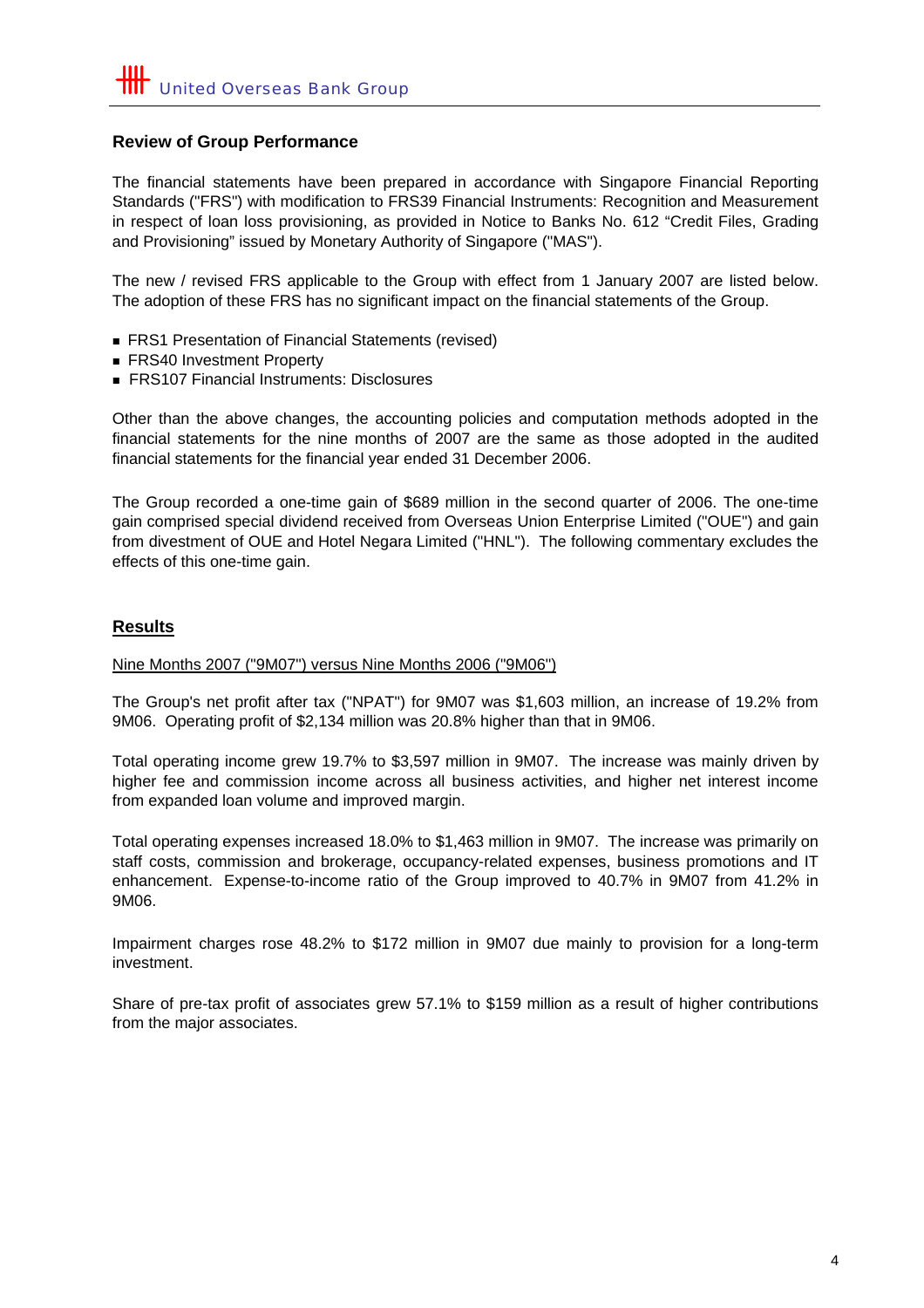# **Review of Group Performance** *(cont'd)*

#### Third Quarter 2007 ("3Q07") versus Second Quarter 2007 ("2Q07")

Group NPAT for 3Q07 decreased 14.3% to \$501 million, with operating profit declining 21.9% to \$620 million over 2Q07.

Total operating income reduced 14.7% to \$1,107 million. The decrease was mainly due to lower trading and investment income as a result of mark-to-market losses due to the widening credit spreads triggered by the US sub-prime crisis. The quality of the Group's investment debt portfolio remains sound as reflected by its high weighted average rating. The negative credit impact should reverse once the market regains its confidence or when the debt securities mature. Lower net interest income in 3Q07 was due to exchange translation resulting from the weakening of regional currencies against SGD, and contraction of margins arising from the shifting of funds to shorter term investments to preserve liquidity in view of the volatile and uncertain market conditions.

Total operating expenses decreased 3.4% to \$487 million mainly due to lower provision for bonus. Expense-to-income ratio rose 5.1% points to 44.0% in 3Q07 due mainly to the reduction in operating income.

Impairment charges declined 95.2% to \$4 million mainly due to write-back of provision for loans as opposed to last quarter's impairment charges.

Pre-tax profit from associates decreased 27.9% to \$47 million mainly due to lower investment income recorded by the major associates.

#### Third Quarter 2007 ("3Q07") versus Third Quarter 2006 ("3Q06")

Compared to the same quarter last year, Group NPAT increased 8.2% to \$501 million in 3Q07. Operating profit of \$620 million was 3.8% higher than that in 3Q06.

Total operating income rose 8.4% to \$1,107 million. The increase was contributed by higher fee and commission income across all business activities, and higher net interest income on larger loan base. Trading and investment income was lower in 3Q07 due mainly to fall in debt securities prices as a result of the widening credit spreads triggered by the turmoil in the US mortgage markets.

Total operating expenses increased 14.8% to \$487 million in 3Q07. The increase was on staff costs due to higher headcount, commission and brokerage, occupancy-related expenses as well as professional fees. Expense-to-income ratio of 44.0% was 2.4% points higher than that in 3Q06.

Impairment charges reduced 85.0% to \$4 million in 3Q07 largely due to write-back of provision for loans as opposed to impairment charges in 3Q06.

Share of pre-tax profit of associates grew 53.8% to \$47 million on account of higher profit recorded by the major associates.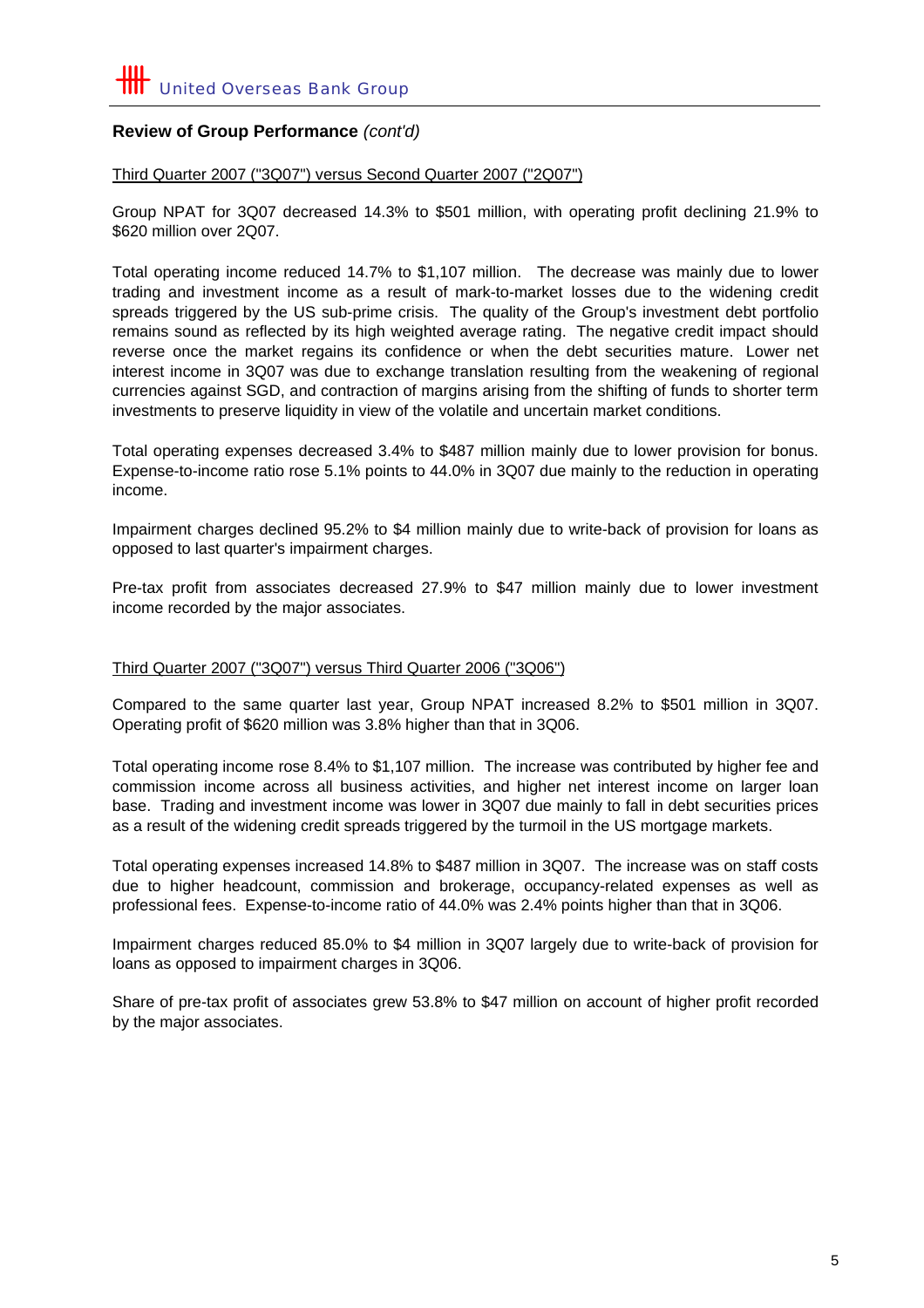# **Review of Group Performance** *(cont'd)*

#### **Balance Sheet**

As at 30 September 2007, the Group's net customer loans was \$85,161 million, an increase of 10.8% and 15.6% over 31 December and 30 September 2006 respectively.

Group non-performing loans ("NPLs") of \$2,032 million were 35.8% and 42.5% lower compared to the NPLs as at 31 December and 30 September 2006 respectively. Correspondingly, Group NPL ratio improved to 2.3% (31 December 2006: 4.0% and 30 September 2006: 4.6%). Group NPLs were 61.0% (31 December 2006: 54.1% and 30 September 2006: 58.0%) secured by collateral, and unsecured NPLs were 249.0% (31 December 2006: 172.6% and 30 September 2006: 172.9%) covered by total cumulative impairment.

Against 31 December and 30 September 2006, Group total assets increased 6.7% and 9.7% to \$172,192 million, and shareholders' equity rose 2.7% and 8.6% to \$17,249 million as at 30 September 2007 respectively. Correspondingly, the Group's net asset value per ordinary share increased to \$10.84 as at 30 September 2007 (31 December 2006: \$10.48 and 30 September 2006: \$9.89).

The Group's total capital adequacy ratio ("CAR") of 14.8% as at 30 September 2007 (31 December 2006: 16.3% and 30 September 2006: 16.1%) was 4.8% points above the minimum 10% set by MAS.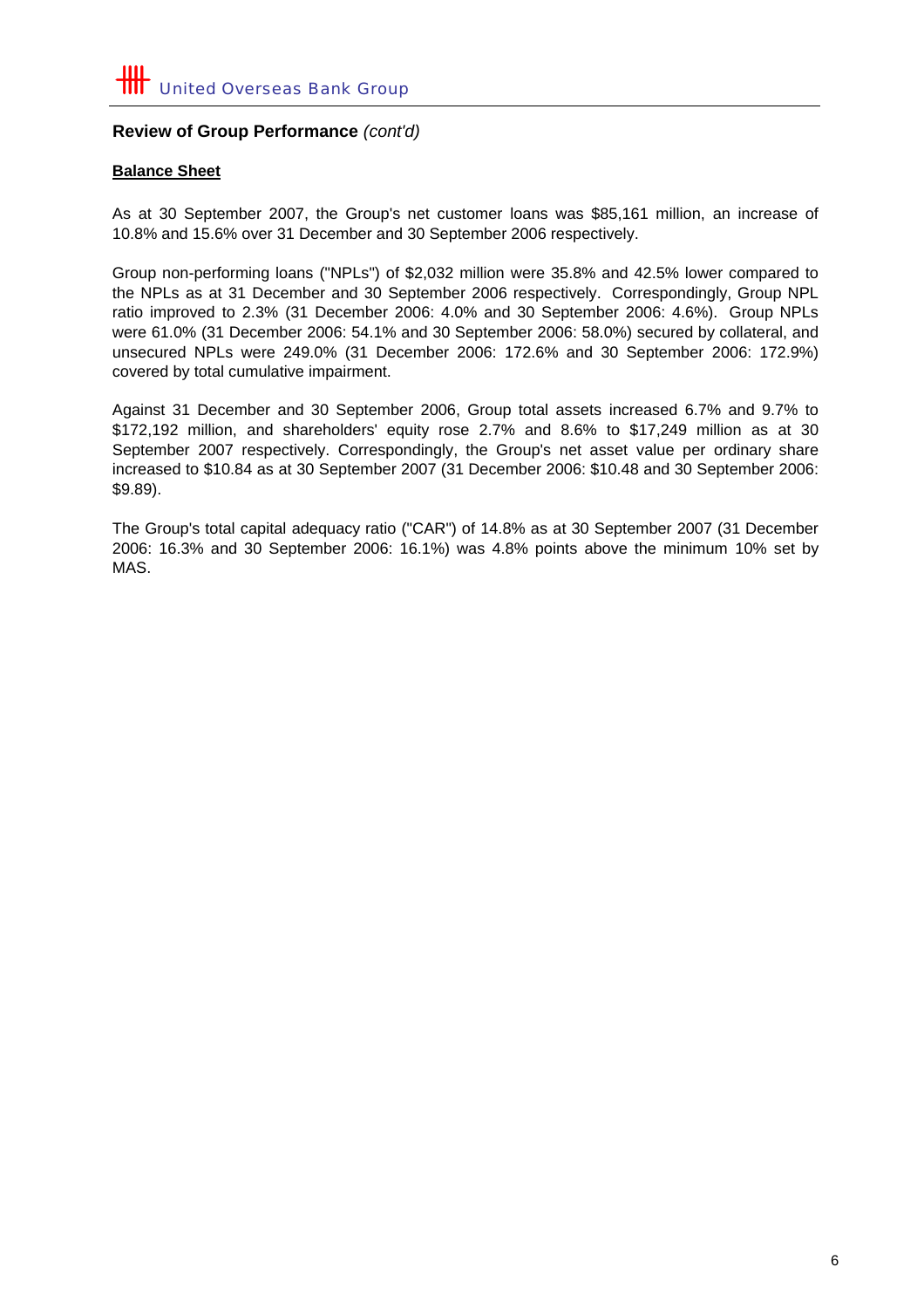#### **Net Interest Income**



Net interest income of the Group rose 11.4% over 9M06 to \$2,237 million in 9M07. The increase was mainly from loans on account of higher volume and improved margin. Net interest margin improved 5 basis points to 2.05% as a result of higher customer loan margin.

Against 2Q07, net interest income decreased 6.2% to \$714 million mainly attributed to exchange translation resulting from the weakening of regional currencies against SGD and contraction of margins arising from shifting of funds to shorter term investments to preserve liquidity in view of the volatile and uncertain market conditions. Consequently, net interest margin declined 11 basis points to 1.93%.

Net interest income for 3Q07 was 4.4% higher than that for 3Q06. The increase was driven mainly by higher loan volume, partially offset by lower contributions from interbank money market activities and exchange translation. Net interest margin decreased 4 basis points to 1.93% in 3Q07 mainly attributed to investment in shorter term assets in view of market uncertainty.

#### Average Interest Rates and Margin

|                                           |                                   | 9M06            |      |                |                            |      |  |
|-------------------------------------------|-----------------------------------|-----------------|------|----------------|----------------------------|------|--|
|                                           | <b>Average Annualised Average</b> |                 |      |                | Average Annualised Average |      |  |
|                                           | <b>Balance</b>                    | <b>Interest</b> | Rate | <b>Balance</b> | Interest                   | Rate |  |
|                                           | \$m                               | \$m             | %    | \$m            | \$m                        | %    |  |
| Customer loans                            | 79,935                            | 4,626           | 5.79 | 68,498         | 3,962                      | 5.78 |  |
| Interbank balances                        | 37,365                            | 1,595           | 4.27 | 44.386         | 1,934                      | 4.36 |  |
| <b>Securities</b>                         | 28,442                            | 1,235           | 4.34 | 21,700         | 937                        | 4.32 |  |
| <b>Total interest bearing assets</b>      | 145,742                           | 7,456           | 5.12 | 134,584        | 6,833                      | 5.08 |  |
| Customer deposits                         | 102,531                           | 2,593           | 2.53 | 89,695         | 2,277                      | 2.54 |  |
| Interbank balances / other                | 38,771                            | 1,872           | 4.83 | 41,030         | 1,870                      | 4.56 |  |
| <b>Total interest bearing liabilities</b> | 141,302                           | 4,465           | 3.16 | 130,725        | 4,147                      | 3.17 |  |
| Net interest income                       |                                   | 2,991           |      |                | 2,685                      |      |  |
| Net interest margin <sup>1</sup>          |                                   |                 | 2.05 |                |                            | 2.00 |  |

|                                           |                | 3Q07                      |      | 2Q07           |            |         | 3Q06           |                    |      |
|-------------------------------------------|----------------|---------------------------|------|----------------|------------|---------|----------------|--------------------|------|
|                                           | Average        | <b>Annualised Average</b> |      | Average        | Annualised | Average | Average        | Annualised Average |      |
|                                           | <b>Balance</b> | <b>Interest</b>           | Rate | <b>Balance</b> | Interest   | Rate    | <b>Balance</b> | Interest           | Rate |
|                                           | \$m            | \$m                       | %    | \$m            | \$m        | %       | \$m            | \$m                | %    |
| Customer loans                            | 81,980         | 4,478                     | 5.46 | 80,184         | 4,682      | 5.84    | 70.774         | 4,248              | 6.00 |
| Interbank balances                        | 34,634         | 1,404                     | 4.05 | 40,302         | 1,711      | 4.25    | 43,022         | 1,934              | 4.50 |
| <b>Securities</b>                         | 30,036         | 1,216                     | 4.05 | 28,818         | 1,267      | 4.40    | 23,696         | 1,077              | 4.54 |
| <b>Total interest bearing assets</b>      | 146,650        | 7,097                     | 4.84 | 149,304        | 7,660      | 5.13    | 137,492        | 7,259              | 5.28 |
| Customer deposits                         | 105,389        | 2,468                     | 2.34 | 103,959        | 2,663      | 2.56    | 91,027         | 2,493              | 2.74 |
| Interbank balances / other                | 37,818         | 1,796                     | 4.75 | 40,770         | 1,944      | 4.77    | 42,250         | 2,052              | 4.86 |
| <b>Total interest bearing liabilities</b> | 143,207        | 4,264                     | 2.98 | 144,729        | 4,607      | 3.18    | 133,277        | 4,545              | 3.41 |
| Net interest income                       |                | 2,833                     |      |                | 3,053      |         |                | 2,714              |      |
| Net interest margin <sup>1</sup>          |                |                           | 1.93 |                |            | 2.04    |                |                    | 1.97 |

 $1$  Net interest margin represents annualised net interest income as a percentage of total interest bearing assets.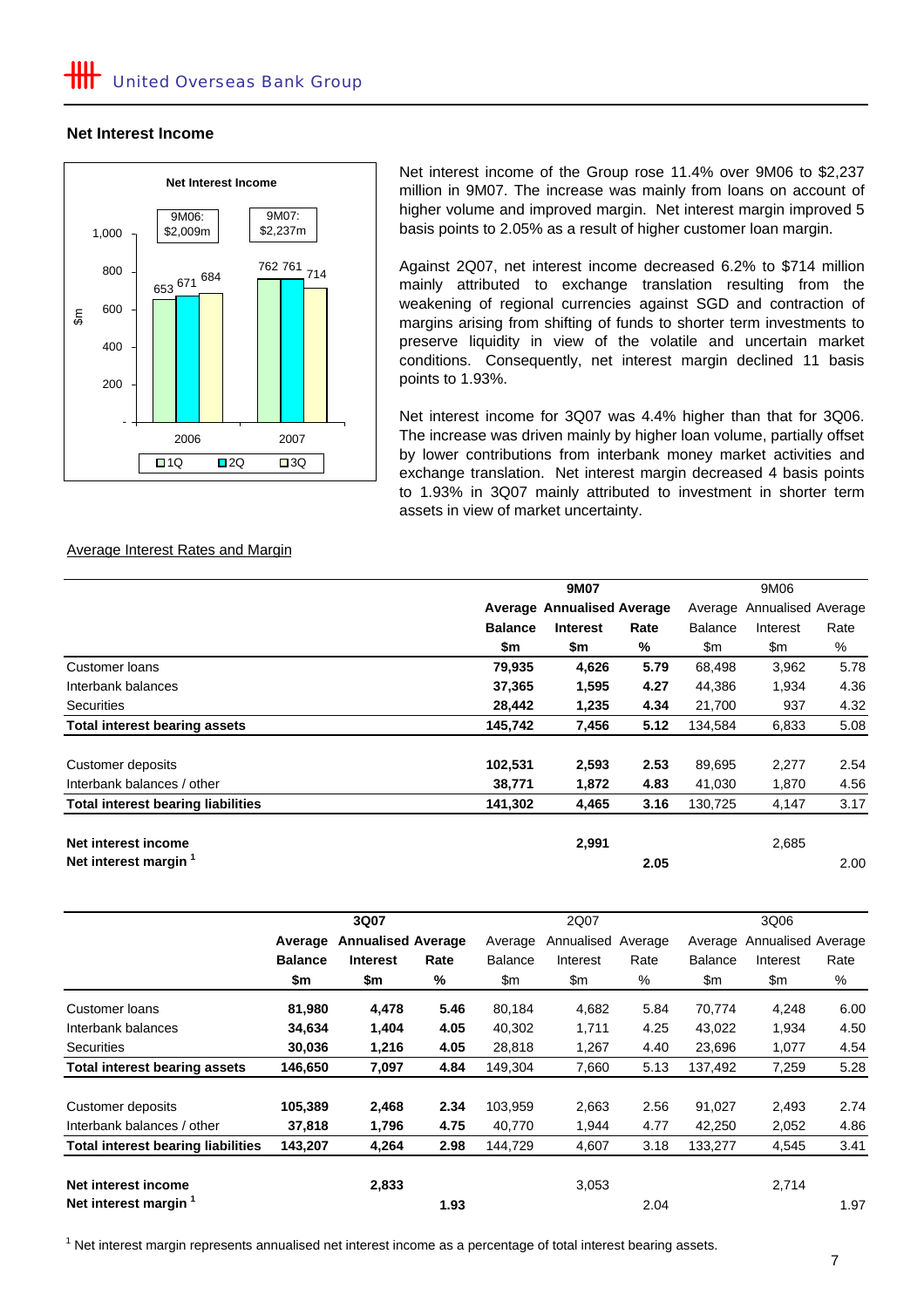#### **Non-Interest Income**



Non-interest income of the Group increased 36.4% to \$1,360 million in 9M07 from \$997 million in 9M06. The growth was driven by higher fee and commission income across all business activities (fund management in particular), higher gain on sale of foreclosed securities and higher trading and investment income. The Group's non-interest income in 9M07 accounted for 37.8% (9M06: 33.2%) of total income.

Compared to 2Q07, non-interest income decreased 26.7% to \$393 million. The decrease was mainly due to lower trading and investment income as a result of mark-to-market losses due to the widening credit spreads triggered by the US sub-prime crisis. The quality of the Group's investment debt portfolio remains sound as reflected by its high weighted average rating. The negative credit impact should reverse once the market regains its confidence or when the debt securities mature.

Non-interest income in 3Q07 increased 16.5% from \$337 million in 3Q06. The increase was attributed to higher fee and commission income across all business activities, particularly fund management and loan-related activities. This was partially negated by lower trading and investment income for the same reason as stated in the preceding paragraph.

|                                                                                                      | <b>9M07</b>      | 9M06 <sup>1</sup> | 3Q07            | 2Q07            | 3Q06            |
|------------------------------------------------------------------------------------------------------|------------------|-------------------|-----------------|-----------------|-----------------|
|                                                                                                      | \$m\$            | $\mathsf{Sm}$     | \$m             | $\mathsf{Sm}$   | $\mathsf{Sm}$   |
| Fee and commission income                                                                            |                  |                   |                 |                 |                 |
| Credit card                                                                                          | 122              | 98                | 42              | 42              | 35              |
| Fund management                                                                                      | 250              | 131               | 89              | 99              | 39              |
| Futures broking                                                                                      | 25               | 22                | 9               | 8               | 6               |
| Investment-related                                                                                   | 142              | 127               | 47              | 55              | 41              |
| Loan-related                                                                                         | 146              | 107               | 57              | 45              | 37              |
| Service charges                                                                                      | 59               | 49                | 18              | 23              | 16              |
| Trade-related                                                                                        | 140              | 119               | 47              | 50              | 39              |
| Other                                                                                                | 24               | 17                | 9               | 8               | 6               |
|                                                                                                      | 908              | 671               | 319             | 330             | 221             |
| Dividend and rental income                                                                           | 102              | 83                | 30              | 52              | 23              |
| Other operating income<br>Net gain / (loss) from:<br>Foreign exchange, securities and<br>derivatives |                  |                   |                 |                 |                 |
| - Foreign exchange<br>- Trading securities, government                                               | $\overline{84}$  | 113               | 50              | $\overline{7}$  | $\overline{33}$ |
| securities and derivatives                                                                           | 94               | 10                | (111)           | 171             | (127)           |
| - Investment securities                                                                              | 39               | 26                | 88              | (82)            | 171             |
|                                                                                                      | $\overline{218}$ | 148               | $\overline{26}$ | $\overline{97}$ | $\overline{76}$ |
| Disposal of assets held for sale                                                                     |                  | 3                 |                 |                 |                 |
| Disposal of fixed and other assets                                                                   | 10               | 24                | (0)             | $\overline{2}$  | 10              |
| Other income                                                                                         | 122              | 68                | 18              | 55              | $\overline{7}$  |
|                                                                                                      | 351              | 243               | 44              | 154             | 93              |
| Total non-interest income                                                                            | 1,360            | 997               | 393             | 536             | 337             |
| Fee and commission income / Total income (%)                                                         | 25.2             | 22.3              | 28.8            | 25.4            | 21.6            |
| Non-interest income / Total income (%)                                                               | 37.8             | 33.2              | 35.5            | 41.3            | 33.0            |

#### Composition of Non-Interest Income

 divestment of OUE and HNL, recorded by the Group in 2Q06. <sup>1</sup> Excluding one-time income of \$613 million, comprising special dividend of \$284 million received from OUE and gain of \$329 million on 8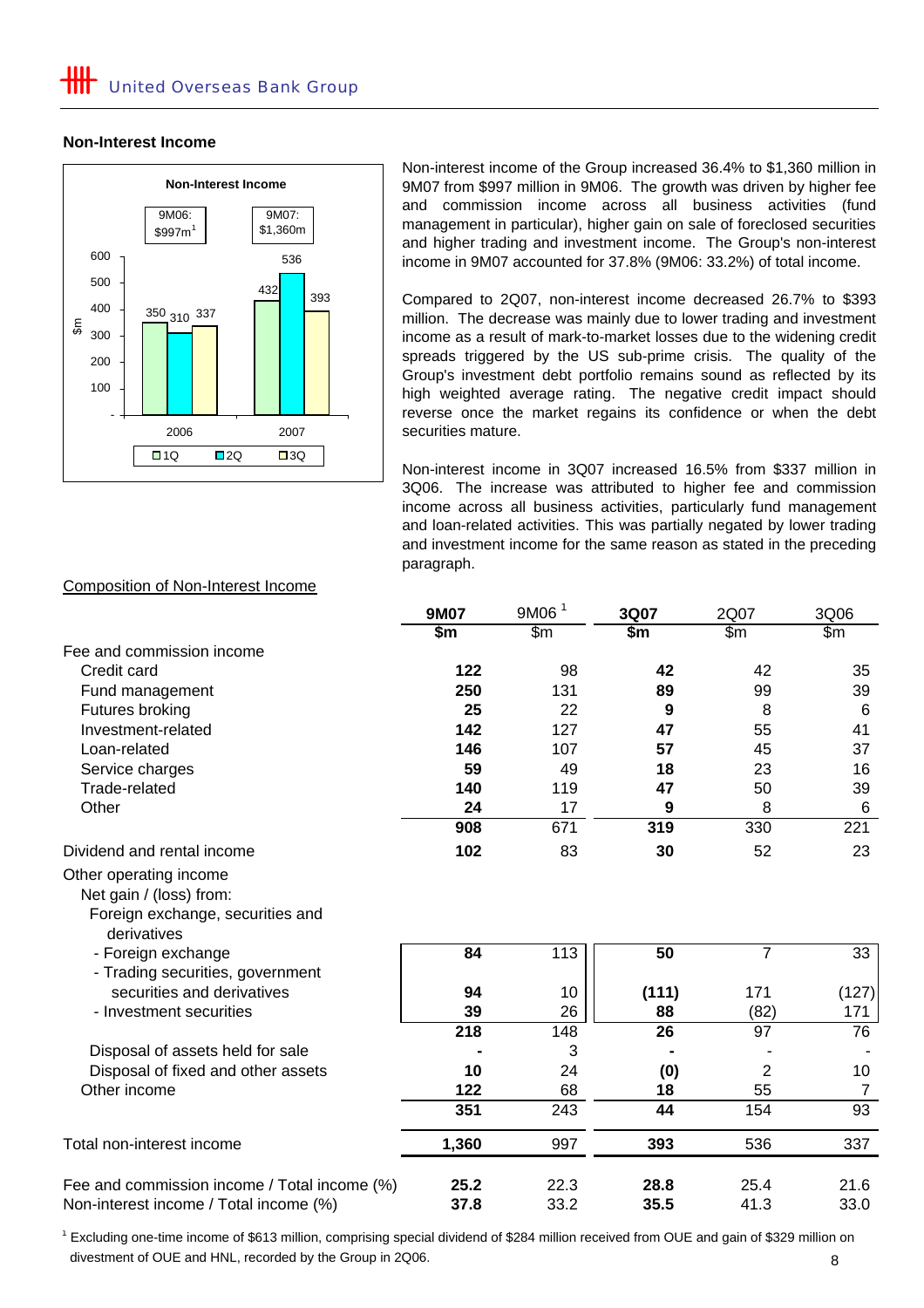#### **Operating Expenses**

Total operating expenses increased 18.0% over 9M06 to \$1,463 million. Staff costs rose 23.4% to \$767 million largely due to higher headcount, increased salaries driven by the tight labour market and higher bonus provision in line with business performance. Other operating expenses increased 12.6% to \$696 million, mainly on commission and brokerage, occupancy-related expenses, business promotions and IT enhancement. Expense-to-income ratio improved to 40.7% in 9M07 from 41.2% in 9M06.

Against 2Q07, total operating expenses reduced 3.4% to \$487 million in 3Q07. The decrease was mainly from staff costs due to lower provision for bonus. Expense-to-income ratio rose 5.1% points to 44.0% in 3Q07 due mainly to the reduction in operating income.

Compared to 3Q06, total operating expenses increased 14.8%. Staff costs rose 19.6% to \$254 million in 3Q07 primarily on increased headcount. Other operating expenses increased 9.9% to \$233 million, mainly on commission and brokerage, occupancy-related expenses and professional fees. Expense-to-income ratio was 2.4% points higher at 44.0%.

|                                          | <b>9M07</b> | 9M06              | 3Q07   | 2Q07   | 3Q06   |
|------------------------------------------|-------------|-------------------|--------|--------|--------|
|                                          | \$m         | \$m\$             | \$m    | \$m\$  | \$m\$  |
| Staff costs                              | 767         | 622               | 254    | 272    | 213    |
| Other operating expenses                 |             |                   |        |        |        |
| Depreciation of fixed assets             | 106         | 106               | 36     | 35     | 35     |
| Rental of premises and equipment         | 39          | 35                | 13     | 14     | 12     |
| Maintenance of premises and other assets | 64          | 54                | 20     | 22     | 19     |
| Other expenses                           | 488         | 423               | 165    | 162    | 146    |
|                                          | 696         | 618               | 233    | 232    | 212    |
| Total operating expenses                 | 1,463       | 1,239             | 487    | 504    | 424    |
| Expense / Income ratio (%)               | 40.7        | 41.2 <sup>1</sup> | 44.0   | 38.9   | 41.6   |
| Manpower (number)                        | 21,209      | 19,693            | 21,209 | 20,752 | 19,693 |
| Total operating expenses included:       |             |                   |        |        |        |
| IT-related expenses                      | 195         | 175               | 60     | 68     | 59     |
| IT-related expenses /                    |             |                   |        |        |        |
| Total operating expenses (%)             | 13.4        | 14.1              | 12.4   | 13.5   | 14.0   |

 $1$  Excluding one-time income.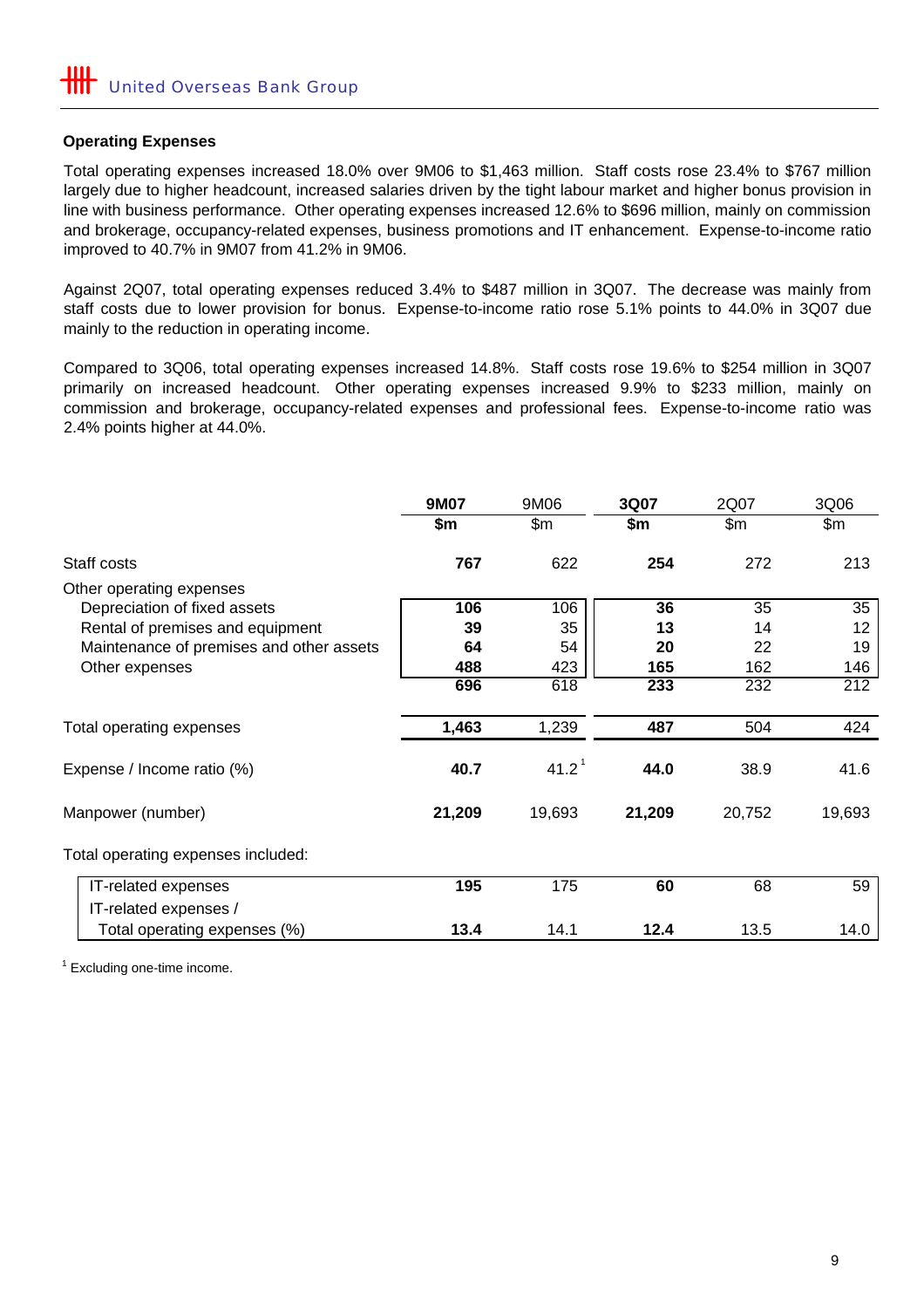#### **Impairment Charges**

Group impairment charges increased \$56 million or 48.2% over 9M06 to \$172 million in 9M07 due mainly to provision for a long-term investment.

Against 2Q07, impairment charges declined 95.2% to \$4 million in 3Q07. The decrease was mainly due to writeback of provision for loans as opposed to last quarter's impairment charges, coupled with provision for a long-term investment in last quarter. These were partially negated by higher impairment charges on investment securities in 3Q07.

Impairment charges reduced 85.0% to \$4 million in 3Q07, largely due to write-back of provision for loans as opposed to impairment charges in 3Q06.

|                                          | 9M07 | 9M06          | 3Q07         | 2Q07 | 3Q06            |
|------------------------------------------|------|---------------|--------------|------|-----------------|
|                                          | \$m  | $\mathsf{Sm}$ | \$m          | \$m  | $\mathsf{Sm}$   |
| Individual impairment on loans           |      |               |              |      |                 |
| Singapore                                | (7)  | 94            | (38)         | っ    | 13 <sup>1</sup> |
| Regional countries <sup>1</sup>          | 95   | (4)           | 6            | 29   | 5               |
| Greater China <sup>2</sup>               | (0)  |               | $\mathbf{2}$ | 2    | (2)             |
| Other                                    |      | 5             |              | 0    | (0)             |
|                                          | 89   | 102           | (30)         | 33   | 16              |
| Other individual impairment / provisions | 84   | 15            | 34           | 48   | 10              |
| Total impairment charges                 | 172  | 116           | 4            | 81   | 26              |

<sup>1</sup> Regional countries comprise Malaysia, Indonesia, the Philippines and Thailand.

 $2$  Greater China comprises China, Hong Kong S.A.R. and Taiwan.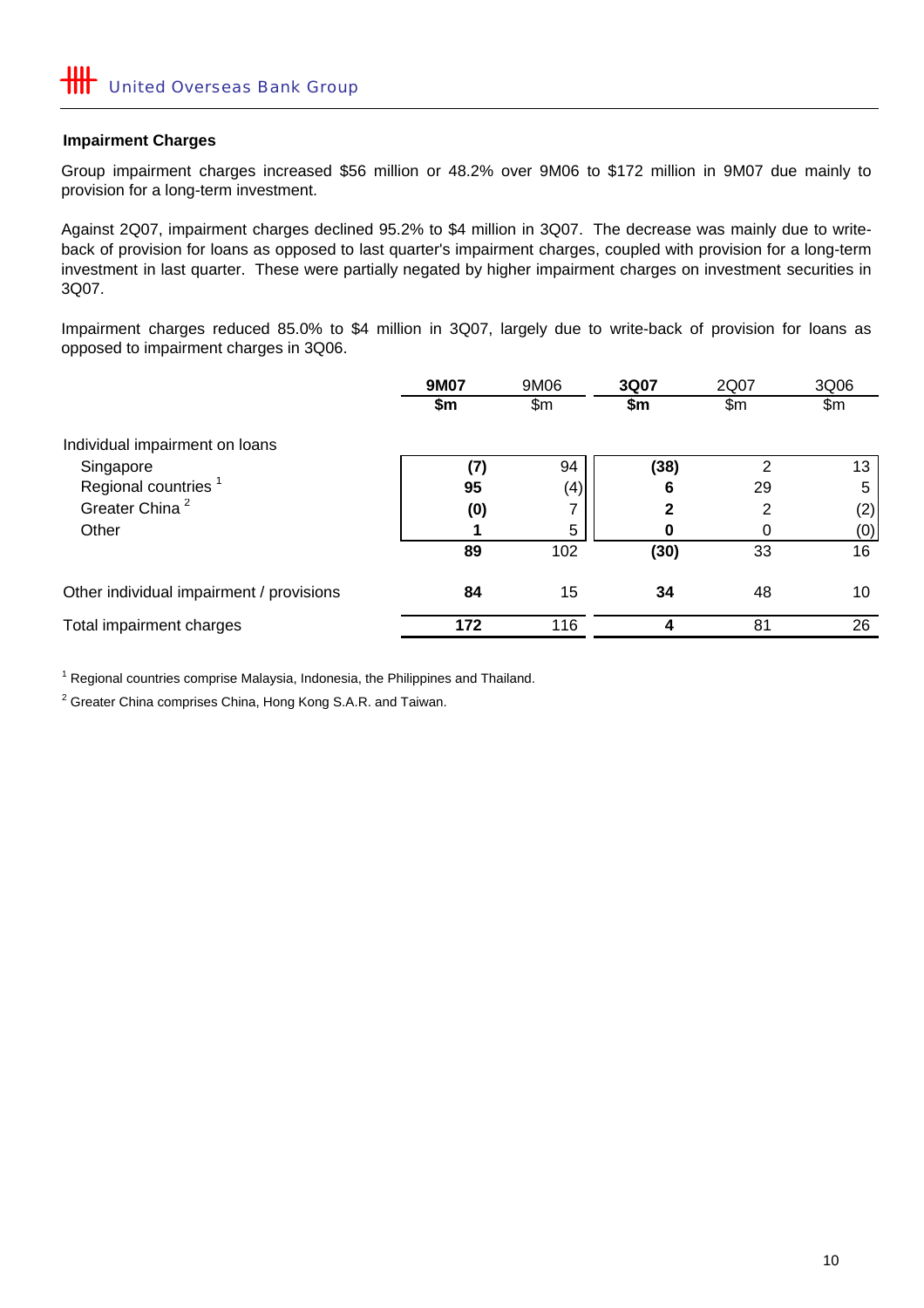#### **Customer Loans**

Net customer loans grew 10.8% over 31 December 2006 and 15.6% over 30 September 2006 to \$85,161 million as at 30 September 2007. The increase was broad-based across most of the product groups and industries.

| Customer Loans Analysed by | 30-Sep-07 |       | 31-Dec-06 |       | 30-Sep-06 |       |
|----------------------------|-----------|-------|-----------|-------|-----------|-------|
| <b>Product Group</b>       | \$m       | %     | \$m       | %     | \$m       | $\%$  |
| Housing loans              | 21,794    | 25.0  | 18,898    | 23.8  | 18.076    | 23.7  |
| Term loans                 | 50,989    | 58.5  | 46,073    | 58.1  | 43,961    | 57.7  |
| Trade financing            | 5,930     | 6.8   | 5,658     | 7.1   | 5,590     | 7.3   |
| Overdrafts                 | 8,418     | 9.7   | 8,752     | 11.0  | 8,605     | 11.3  |
| Total gross customer loans | 87,131    | 100.0 | 79,380    | 100.0 | 76,232    | 100.0 |
| Individual impairment      | (698)     |       | (1,235)   |       | (1,290)   |       |
| Collective impairment      | (1, 272)  |       | (1,271)   |       | (1,270)   |       |
| Total net customer loans   | 85,161    |       | 76,875    |       | 73,673    |       |

| Gross Customer Loans Analysed by      | 30-Sep-07 |       | 31-Dec-06     |       | 30-Sep-06 |       |
|---------------------------------------|-----------|-------|---------------|-------|-----------|-------|
| <b>Industry</b>                       | \$m       | %     | $\mathsf{Sm}$ | %     | \$m       | $\%$  |
| Transport, storage and communication  | 4,696     | 5.4   | 4.024         | 5.1   | 3,334     | 4.4   |
| Building and construction             | 9,054     | 10.4  | 7,894         | 9.9   | 8,199     | 10.7  |
| Manufacturing                         | 9,614     | 11.0  | 8,860         | 11.1  | 8,661     | 11.4  |
| Non-bank financial institutions       | 13,697    | 15.7  | 12,912        | 16.3  | 12,183    | 16.0  |
| General commerce                      | 12.247    | 14.1  | 11,735        | 14.8  | 11,916    | 15.6  |
| Professionals and private individuals | 10,780    | 12.4  | 10,296        | 13.0  | 9.885     | 13.0  |
| Housing loans                         | 21,794    | 25.0  | 18,898        | 23.8  | 18,076    | 23.7  |
| Other                                 | 5,249     | 6.0   | 4,761         | 6.0   | 3,977     | 5.2   |
| Total gross customer loans            | 87,131    | 100.0 | 79,380        | 100.0 | 76,232    | 100.0 |

| 30-Sep-07 |       | 31-Dec-06 |       | 30-Sep-06 |       |
|-----------|-------|-----------|-------|-----------|-------|
| \$m       | %     | \$m       | %     | \$m       | ℅     |
| 35,383    | 40.6  | 35,096    | 44.2  | 34,513    | 45.3  |
| 12,228    | 14.0  | 10.215    | 12.9  | 10,175    | 13.3  |
| 12,304    | 14.1  | 9.490     | 11.9  | 8.596     | 11.3  |
| 27,217    | 31.3  | 24,579    | 31.0  | 22,948    | 30.1  |
| 87,131    | 100.0 | 79.380    | 100.0 | 76.232    | 100.0 |
|           |       |           |       |           |       |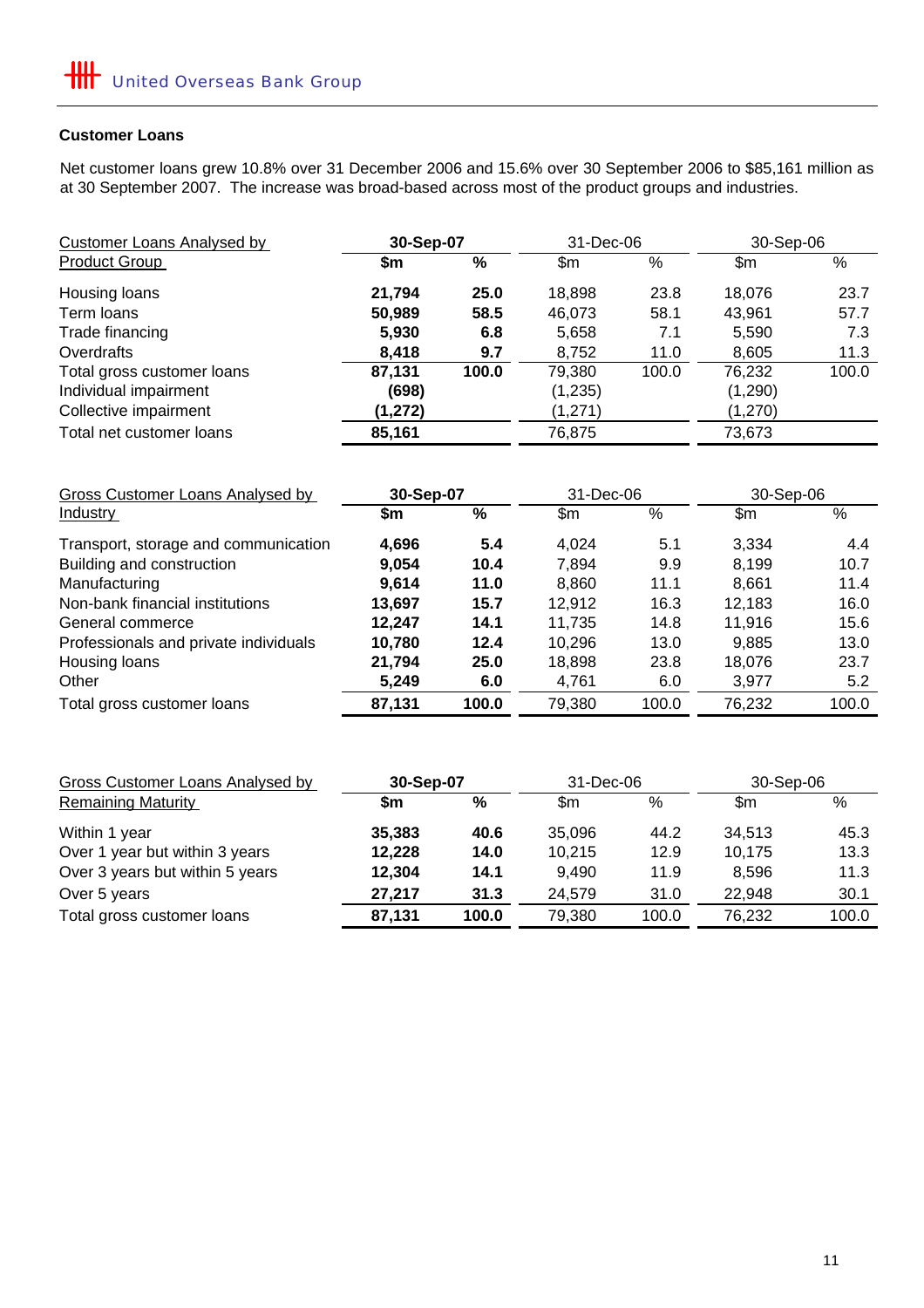#### **Deposits**

Customer deposits of the Group increased 9.7% and 17.8% over 31 December and 30 September 2006 respectively to \$104,798 million as at 30 September 2007. The increase was mainly from fixed deposits.

As at 30 September 2007, customer deposits accounted for 75.7% of total deposits and the loans-to-deposits ratio was 81.3%.

|                                     | 30-Sep-07 |               | 31-Dec-06 |       | 30-Sep-06 |       |
|-------------------------------------|-----------|---------------|-----------|-------|-----------|-------|
| Deposits Analysed by Product Group  | \$m       | %             | \$m       | $\%$  | \$m       | %     |
| Banker deposits                     | 33,692    | 24.3          | 33,449    | 25.9  | 37,010    | 29.4  |
| <b>Customer deposits</b>            |           |               |           |       |           |       |
| <b>Fixed deposits</b>               | 68,831    | 49.7          | 63,053    | 48.9  | 59,636    | 47.3  |
| Current, savings and other deposits | 35,967    | 26.0          | 32,499    | 25.2  | 29,324    | 23.3  |
|                                     | 104,798   | 75.7          | 95,552    | 74.1  | 88,960    | 70.6  |
| <b>Total deposits</b>               | 138,490   | 100.0         | 129,000   | 100.0 | 125,969   | 100.0 |
| Loans / Deposits ratio $(% )$       |           | 81.3          |           | 80.5  |           | 82.8  |
| Deposits Analysed by Remaining      | 30-Sep-07 |               | 31-Dec-06 |       | 30-Sep-06 |       |
| <b>Maturity</b>                     | \$m       | $\frac{0}{0}$ | \$m       | $\%$  | \$m       | %     |
| Within 1 year                       | 134,748   | 97.3          | 125,030   | 96.9  | 122,242   | 97.1  |
| Over 1 year but within 3 years      | 1,582     | 1.2           | 1,734     | 1.4   | 1,546     | 1.2   |
| Over 3 years but within 5 years     | 1,696     | $1.2$         | 1,566     | 1.2   | 1,257     | 1.0   |
| Over 5 years                        | 465       | 0.3           | 670       | 0.5   | 924       | 0.7   |
| <b>Total deposits</b>               | 138,490   | 100.0         | 129,000   | 100.0 | 125,969   | 100.0 |

<sup>1</sup> "Loans" refers to net customer loans while "Deposits" refers to customer deposits.

#### **Debts Issued**

|                                                      | 30-Sep-07 | 31-Dec-06 | 30-Sep-06 |
|------------------------------------------------------|-----------|-----------|-----------|
|                                                      | \$m       | \$m       | \$m       |
| Subordinated debts (unsecured)<br>Due after one year | 5,265     | 5.261     | 5,347     |
| Other debts issued                                   |           |           |           |
| Due within one year (secured) $1$                    | 638       | 803       | 808       |
| Due within one year (unsecured)                      | 313       | 136       | 17        |
| Due after one year (unsecured)                       | 496       | 396       | 469       |
|                                                      | 1,447     | 1.335     | 1,294     |
| Total debts issued                                   | 6,712     | 6,596     | 6,640     |

 $1$  The debts were secured by a floating charge on the assets of Archer 1 Limited, a special purpose entity of the Group.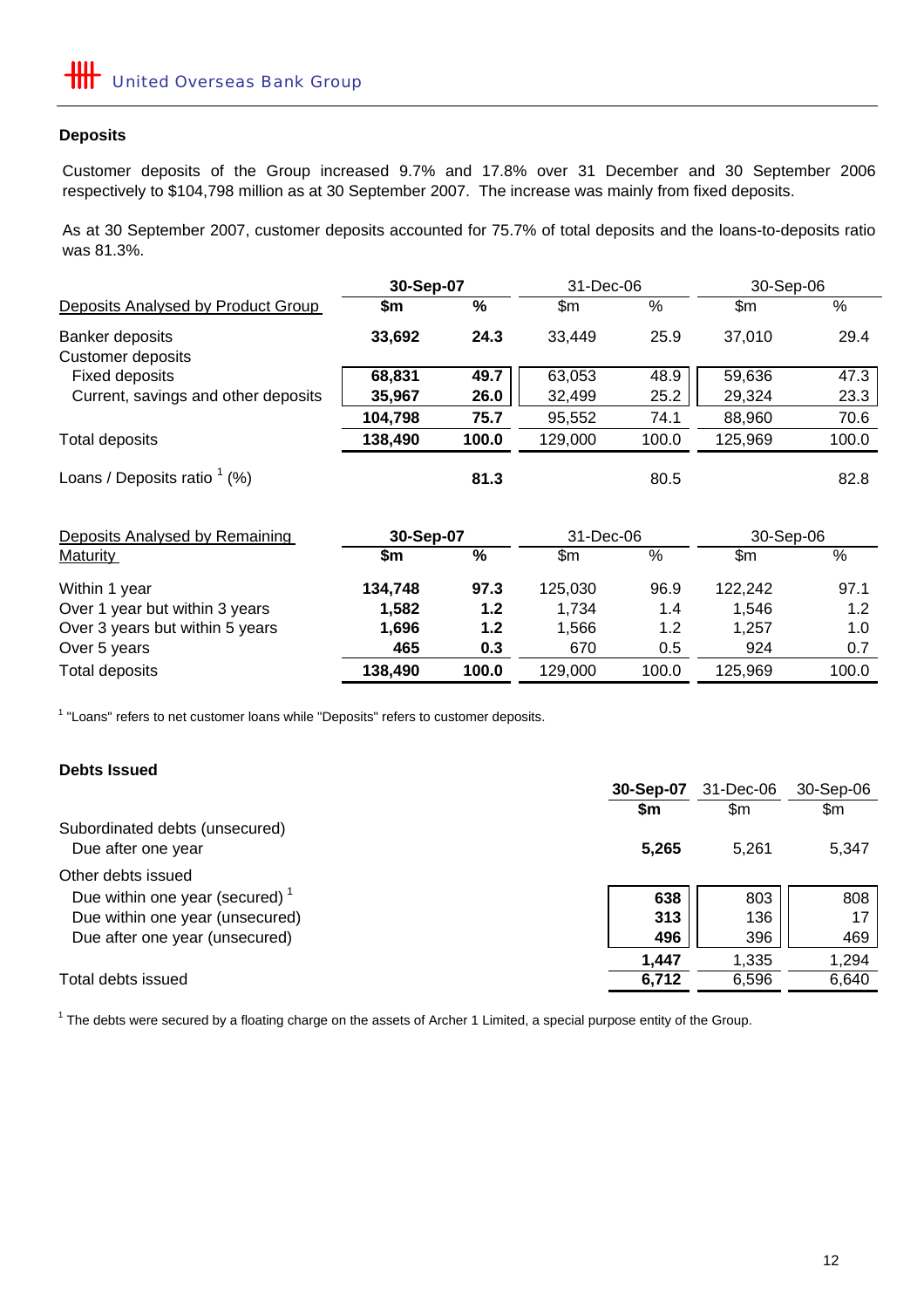#### **Shareholders' Equity**

Shareholders' equity rose 2.7% over 31 December 2006 to \$17,249 million, mainly contributed by profit for the financial period. It was 8.6% higher than that of 30 September 2006, largely due to higher retained profit and revaluation gain on available-for-sale assets.

As at 30 September 2007, revaluation surplus of \$2,442 million on the Group's properties was not recognised in the financial statements.

|                                                    | 30-Sep-07 | 31-Dec-06 | 30-Sep-06 |
|----------------------------------------------------|-----------|-----------|-----------|
|                                                    | \$m       | \$m       | \$m       |
| Shareholders' equity                               | 17.249    | 16.791    | 15.890    |
| Add: Revaluation surplus                           | 2.442     | 1.486     | 1.269     |
| Shareholders' equity including revaluation surplus | 19,691    | 18.277    | 17.159    |

#### **Changes in Ordinary Shares of the Bank**

|                                                                          | No. of Shares |
|--------------------------------------------------------------------------|---------------|
|                                                                          | '000          |
| <b>Ordinary Shares</b>                                                   |               |
| Balance at 1 January 2007                                                | 1,523,276     |
| Exercise of share options granted under the UOB 1999 Share Option Scheme | 426           |
| Balance at 30 June 2007                                                  | 1,523,702     |
| Exercise of share options granted under the UOB 1999 Share Option Scheme | 54            |
| Balance at 30 September 2007                                             | 1,523,756     |
| <b>Treasury Shares</b>                                                   |               |
| Balance at 1 January 2007                                                |               |
| Shares repurchased and held in treasury                                  | 601           |
| Balance at 30 June 2007                                                  | 601           |
| Shares repurchased and held in treasury                                  | 8,111         |
| Balance at 30 September 2007                                             | 8,712         |
|                                                                          |               |

|                                                  |      | <b>30-Sep-07</b> 31-Dec-06 30-Sep-06 |      |
|--------------------------------------------------|------|--------------------------------------|------|
|                                                  | '000 | '000                                 | '000 |
| Number of new shares that would have been issued |      |                                      |      |
| upon exercise of all outstanding options         | 472  | 952                                  | .069 |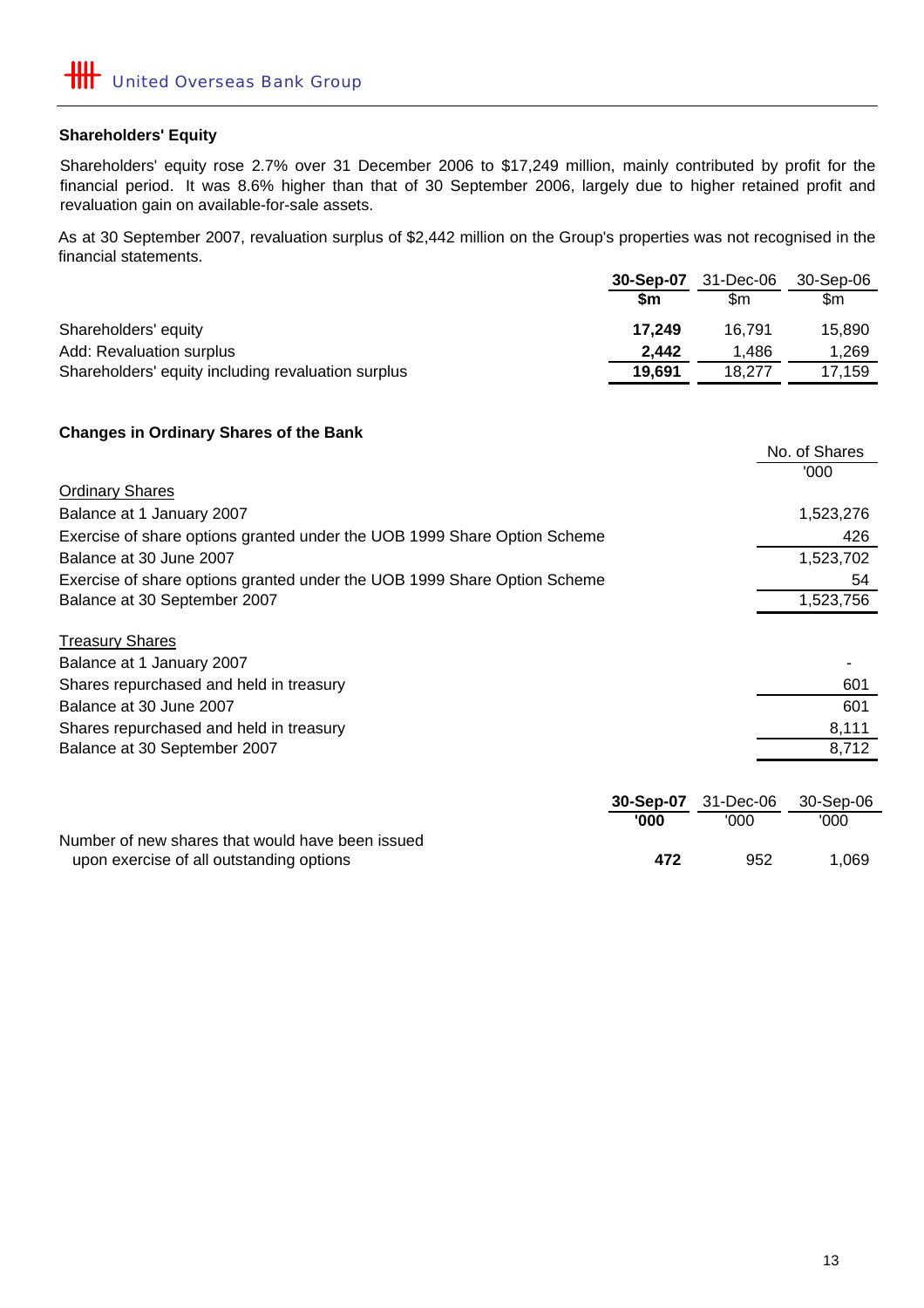#### **Non-Performing Loans and Cumulative Impairment**

#### NPLs and Cumulative Impairment of the Group

Group NPLs as at 30 September 2007 were \$2,032 million, representing a decrease of 35.8% and 42.5% over 31 December and 30 September 2006 respectively. NPL ratio had improved over the years to 2.3% as at 30 September 2007.

As at 30 September 2007, total NPLs were 61.0% (31 December 2006: 54.1% and 30 September 2006: 58.0%) secured by collateral, and 97.0% (31 December 2006: 79.2% and 30 September 2006: 72.5%) covered by total cumulative impairment.



#### **30-Sep-07** 30-Jun-07 31-Dec-06 30-Sep-06 31-Dec-05

| <b>NPLs</b>                                                                                                       |       |       |       |       | \$m   |
|-------------------------------------------------------------------------------------------------------------------|-------|-------|-------|-------|-------|
| Substandard                                                                                                       | 1,418 | 1,642 | 2,119 | 2,387 | 2,529 |
| Doubtful                                                                                                          | 98    | 171   | 160   | 235   | 464   |
| Loss                                                                                                              | 516   | 569   | 886   | 910   | 938   |
|                                                                                                                   | 2,032 | 2,382 | 3,165 | 3,532 | 3,931 |
| <b>Cumulative Impairment</b>                                                                                      |       |       |       |       | \$m   |
| Individual                                                                                                        | 700   | 836   | 1,237 | 1,292 | 1,444 |
| Collective                                                                                                        | 1,272 | 1,276 | 1,271 | 1,270 | 1,270 |
|                                                                                                                   | 1,972 | 2,112 | 2,508 | 2,562 | 2,714 |
| Ratios                                                                                                            |       |       |       |       | %     |
| NPL ratio <sup>1</sup>                                                                                            | 2.3   | 2.8   | 4.0   | 4.6   | 5.6   |
| NPLs / Total assets                                                                                               | 1.2   | 1.4   | 2.0   | 2.3   | 2.7   |
| Cumulative impairment / NPLs                                                                                      | 97.0  | 88.7  | 79.2  | 72.5  | 69.0  |
| Cumulative impairment / Doubtful & Loss NPLs                                                                      | 321.2 | 285.4 | 239.8 | 223.8 | 193.6 |
| Cumulative impairment / Unsecured NPLs                                                                            | 249.0 | 208.1 | 172.6 | 172.9 | 159.4 |
| Cumulative impairment <sup>2</sup> / Gross customer loans<br>Collective impairment / Gross customer loans (net of | 2.3   | 2.5   | 3.2   | 3.4   | 3.9   |
| individual impairment $2$ )                                                                                       | 1.5   | 1.5   | 1.6   | 1.7   | 1.9   |

<sup>1</sup> NPL ratio represents NPLs (excluding debt securities) as a percentage of gross customer loans.

 $2$  Excluding debt securities.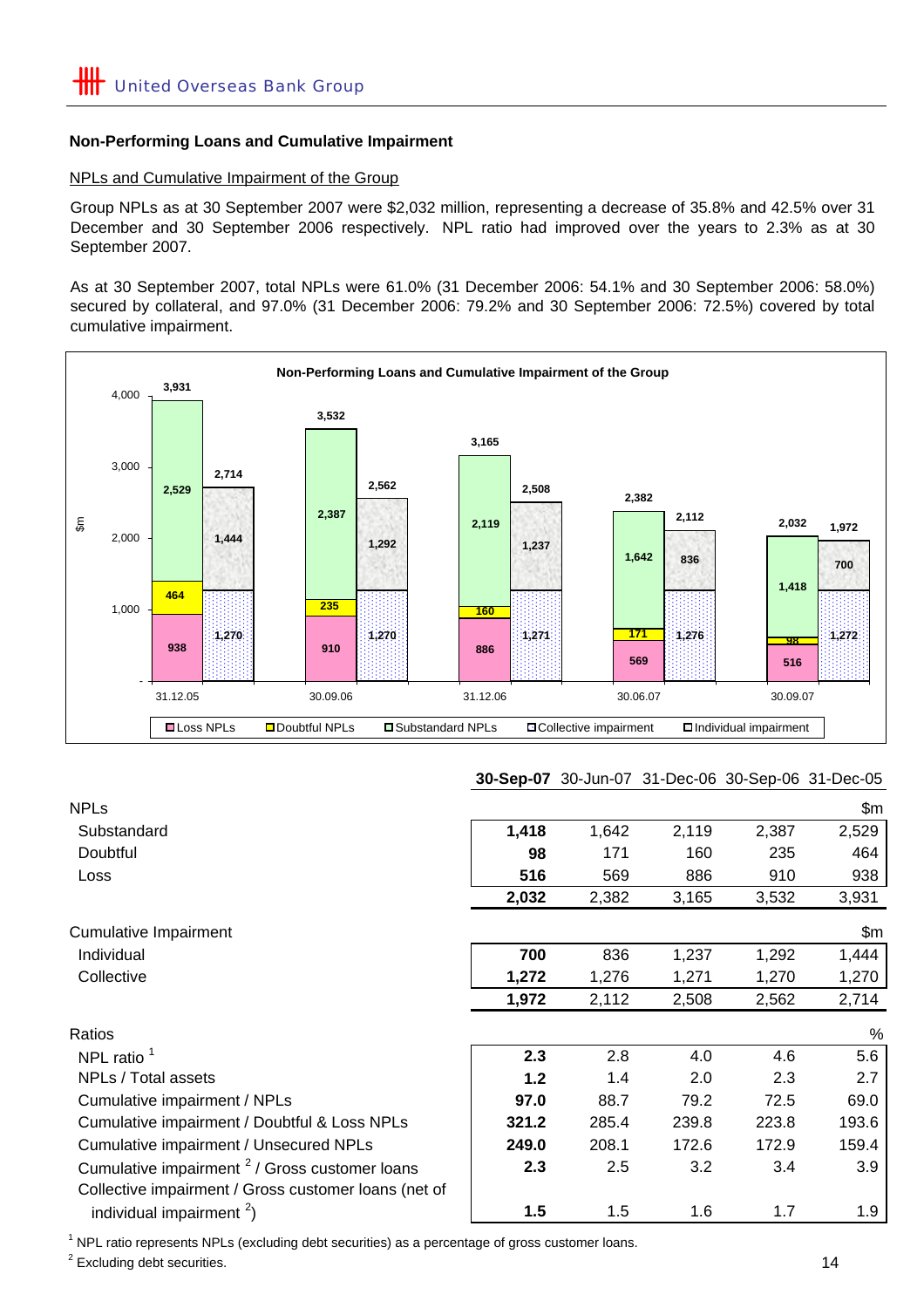#### **Non-Performing Loans and Cumulative Impairment** *(cont'd)*

#### NPLs by Region

NPLs of Singapore and the Regional Countries accounted for 37.6% and 59.3% of the total NPLs as at 30 September 2007 respectively. Lower NPLs were recorded by most regions over the comparative periods.

|                           |       | 30-Sep-07 |       | 31-Dec-06 | 30-Sep-06 |       |
|---------------------------|-------|-----------|-------|-----------|-----------|-------|
|                           | \$m   | %         | \$m   | %         | \$m       | $\%$  |
| Singapore                 | 763   | 37.6      | 1,346 | 42.5      | 1,543     | 43.7  |
| <b>Regional Countries</b> |       |           |       |           |           |       |
| Malaysia                  | 527   | 25.9      | 594   | 18.8      | 620       | 17.6  |
| Indonesia                 | 77    | 3.8       | 115   | 3.6       | 129       | 3.6   |
| Philippines               | 183   | 9.0       | 182   | 5.8       | 187       | 5.3   |
| Thailand                  | 418   | 20.6      | 823   | 26.0      | 961       | 27.2  |
|                           | 1,205 | 59.3      | 1,714 | 54.2      | 1,897     | 53.7  |
| <b>Greater China</b>      | 21    | 1.0       | 19    | 0.6       | 38        | 1.1   |
| Other                     | 43    | 2.1       | 86    | 2.7       | 54        | 1.5   |
| <b>Total NPLs</b>         | 2,032 | 100.0     | 3,165 | 100.0     | 3,532     | 100.0 |

#### NPLs by Industry

Lower NPL ratios were registered across all industries.

|                                       | 30-Sep-07  |       | 31-Dec-06  |       | 30-Sep-06  |            |
|---------------------------------------|------------|-------|------------|-------|------------|------------|
|                                       | <b>NPL</b> |       | <b>NPL</b> |       |            | <b>NPL</b> |
|                                       | <b>NPL</b> | Ratio | <b>NPL</b> | Ratio | <b>NPL</b> | Ratio      |
|                                       | \$m        | %     | \$m\$      | %     | \$m        | %          |
| Transport, storage and communication  | 27         | 0.6   | 70         | 1.7   | 78         | 2.3        |
| Building and construction             | 263        | 2.9   | 428        | 5.4   | 533        | 6.5        |
| Manufacturing                         | 459        | 4.8   | 786        | 8.9   | 854        | 9.9        |
| Non-bank financial institutions       | 236        | 1.7   | 398        | 3.1   | 446        | 3.7        |
| General commerce                      | 386        | 3.2   | 651        | 5.5   | 726        | 6.1        |
| Professionals and private individuals | 311        | 2.9   | 408        | 4.0   | 466        | 4.7        |
| Housing loans                         | 277        | 1.3   | 304        | 1.6   | 320        | 1.8        |
| Other                                 | 71         | 1.4   | 117        | 2.5   | 107        | 2.7        |
| Sub-total                             | 2,030      | 2.3   | 3,162      | 4.0   | 3,530      | 4.6        |
| Debt securities                       | 2          |       | 3          |       | 2          |            |
| <b>Total NPLs</b>                     | 2,032      |       | 3,165      |       | 3,532      |            |

#### Secured / Unsecured NPLs

As at 30 September 2007, Group NPLs were 61.0% secured by collateral. Secured NPLs were primarily covered by mortgaged properties.

|                   |       | 30-Sep-07 |       | 31-Dec-06 |       | 30-Sep-06 |  |
|-------------------|-------|-----------|-------|-----------|-------|-----------|--|
|                   | \$m   | $\%$      | \$m   | %         | \$m   | %         |  |
| Secured           | 1,240 | 61.0      | 1.712 | 54.1      | 2,050 | 58.0      |  |
| Unsecured         | 792   | 39.0      | 1.453 | 45.9      | 1.482 | 42.0      |  |
| <b>Total NPLs</b> | 2,032 | 100.0     | 3,165 | 100.0     | 3,532 | 100.0     |  |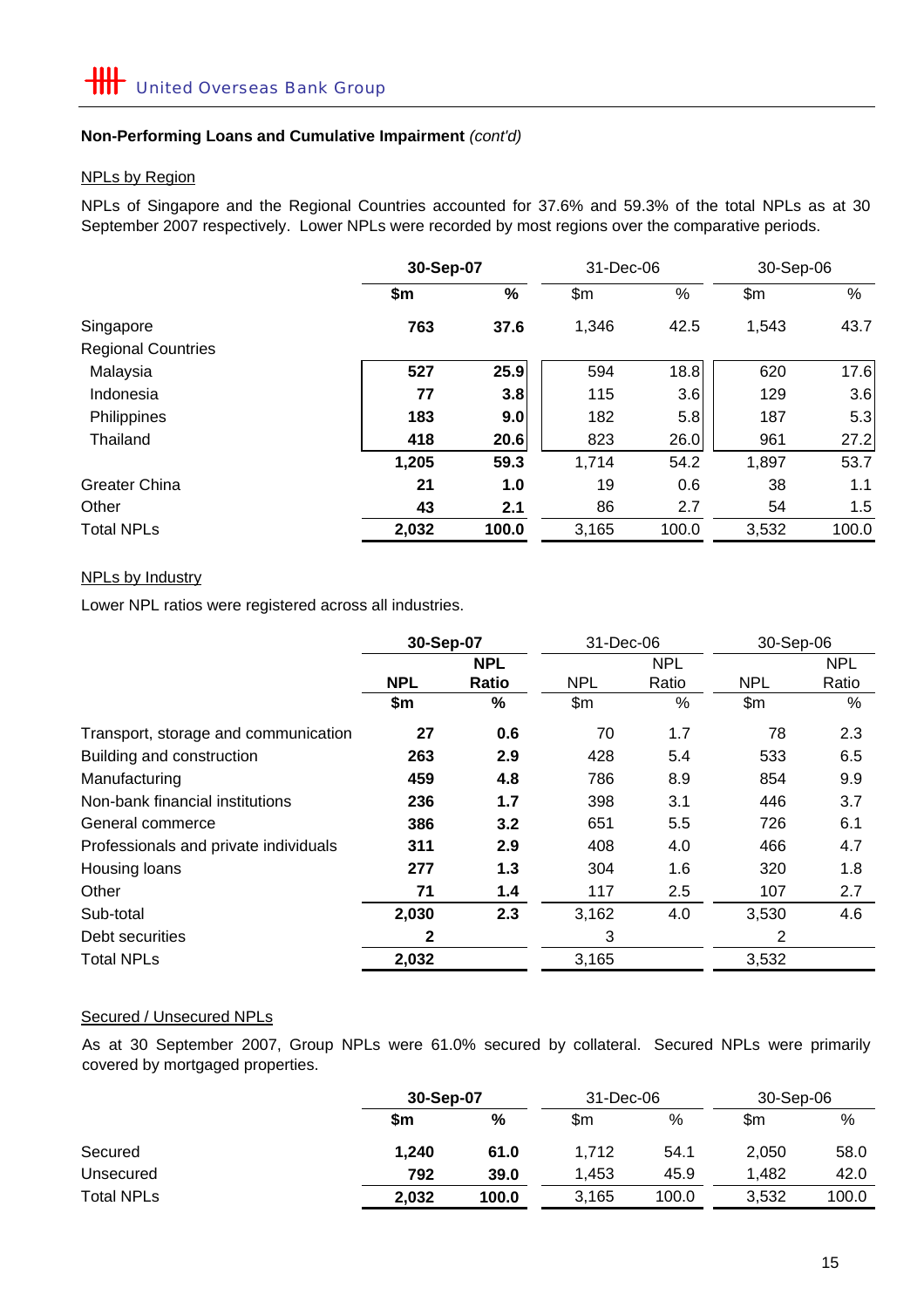#### **Geographical Segments**

The following geographical segment information is based on the location where the transactions and assets are booked which approximates that based on the location of the customers and assets. The information is stated after elimination of inter-segment transactions.

| <b>Total Operating Income</b>             |       |                   |       |       |       |
|-------------------------------------------|-------|-------------------|-------|-------|-------|
|                                           | 9M07  | 9M06 <sup>1</sup> | 3Q07  | 2Q07  | 3Q06  |
|                                           | \$m   | \$m\$             | \$m   | \$m\$ | \$m\$ |
| Singapore (including Asian Currency Unit) | 2,201 | 1,840             | 660   | 800   | 604   |
| <b>Other ASEAN countries</b>              | 954   | 857               | 295   | 337   | 306   |
| Other Asia-Pacific countries              | 173   | 136               | 53    | 65    | 54    |
| Rest of the world                         | 269   | 172               | 99    | 95    | 57    |
| Total                                     | 3,597 | 3,005             | 1,107 | 1,297 | 1,021 |
| <sup>1</sup> Excluding one-time income.   |       |                   |       |       |       |
| <b>Profit before Tax</b>                  | 9M07  | 9M06 <sup>1</sup> | 3Q07  | 2Q07  | 3Q06  |
|                                           | \$m   | \$m\$             | \$m   | \$m\$ | \$m   |
|                                           |       |                   |       |       |       |
| Singapore (including Asian Currency Unit) | 1,516 | 1,200             | 442   | 579   | 385   |
| <b>Other ASEAN countries</b>              | 321   | 370               | 128   | 92    | 139   |
| Other Asia-Pacific countries              | 103   | 65                | 25    | 41    | 38    |
| Rest of the world                         | 182   | 117               | 68    | 65    | 39    |
|                                           | 2,122 | 1,752             | 663   | 777   | 601   |
| Intangible assets amortised               | (9)   | (10)              | (3)   | (3)   | (3)   |
| Total                                     | 2,113 | 1,742             | 660   | 774   | 598   |
| $1$ Excluding one-time gain               |       |                   |       |       |       |

Excluding one-time gain.

|                                           | 31-Dec-06<br>30-Sep-07 |         | 30-Sep-06 |
|-------------------------------------------|------------------------|---------|-----------|
|                                           | \$m                    | \$m     | \$m       |
| Singapore (including Asian Currency Unit) | 107,350                | 105,397 | 102,237   |
| Other ASEAN countries                     | 30,841                 | 25,670  | 26,288    |
| Other Asia-Pacific countries              | 18,609                 | 15,236  | 14,689    |
| Rest of the world                         | 11.111                 | 10.716  | 9,393     |
|                                           | 167,911                | 157,019 | 152,607   |
| Intangible assets                         | 4,281                  | 4,293   | 4,297     |
| Total                                     | 172,192                | 161.312 | 156,904   |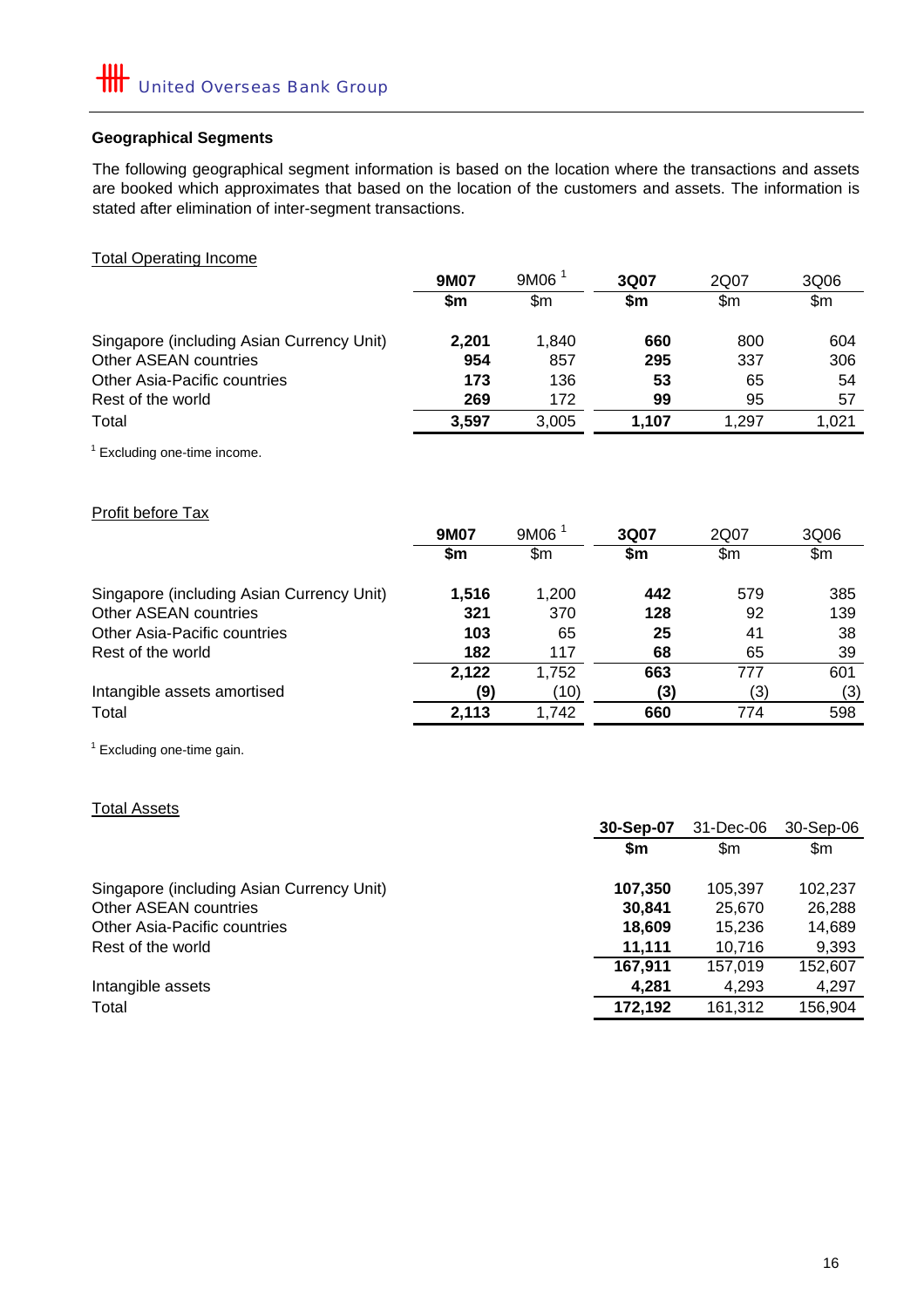# **Capital Adequacy Ratios**

The Group's tier 1 CAR and total CAR as at 30 September 2007 were 4.2% points and 4.8% points above the minimum 6% and 10% required by MAS respectively.

The lower CARs over the comparative periods were mainly attributed to higher risk-weighted assets from expanded loan and investment portfolios, partly negated by higher retained profit.

|                                                 | 30-Sep-07 | 31-Dec-06 | 30-Sep-06 |
|-------------------------------------------------|-----------|-----------|-----------|
|                                                 | \$m       | \$m       | \$m       |
| <b>Tier 1 Capital</b>                           |           |           |           |
| Share capital                                   | 2,070     | 2,247     | 2,246     |
| Subsidiary preference shares                    | 832       | 832       | 832       |
| Disclosed reserves / other                      | 13,603    | 13,116    | 12,587    |
| Deduction of intangible assets                  | (4, 295)  | (4, 307)  | (4, 311)  |
|                                                 | 12,210    | 11,888    | 11,354    |
| <b>Upper Tier 2 Capital</b>                     |           |           |           |
| Cumulative collective impairment / other        | 1,562     | 1,457     | 1,318     |
| Subordinated notes                              | 5,217     | 5,211     | 5,296     |
|                                                 | 6,779     | 6,668     | 6,614     |
| Deductions from Tier 1 and Upper Tier 2 Capital | (1,215)   | (911)     | (972)     |
| <b>Total capital</b>                            | 17,774    | 17,645    | 16,996    |
| Risk-weighted assets (including market risk)    | 120,181   | 108,405   | 105,250   |
| <b>Capital adequacy ratios</b>                  |           |           |           |
| Tier 1                                          | 10.2%     | 11.0%     | 10.8%     |
| Total                                           | 14.8%     | 16.3%     | 16.1%     |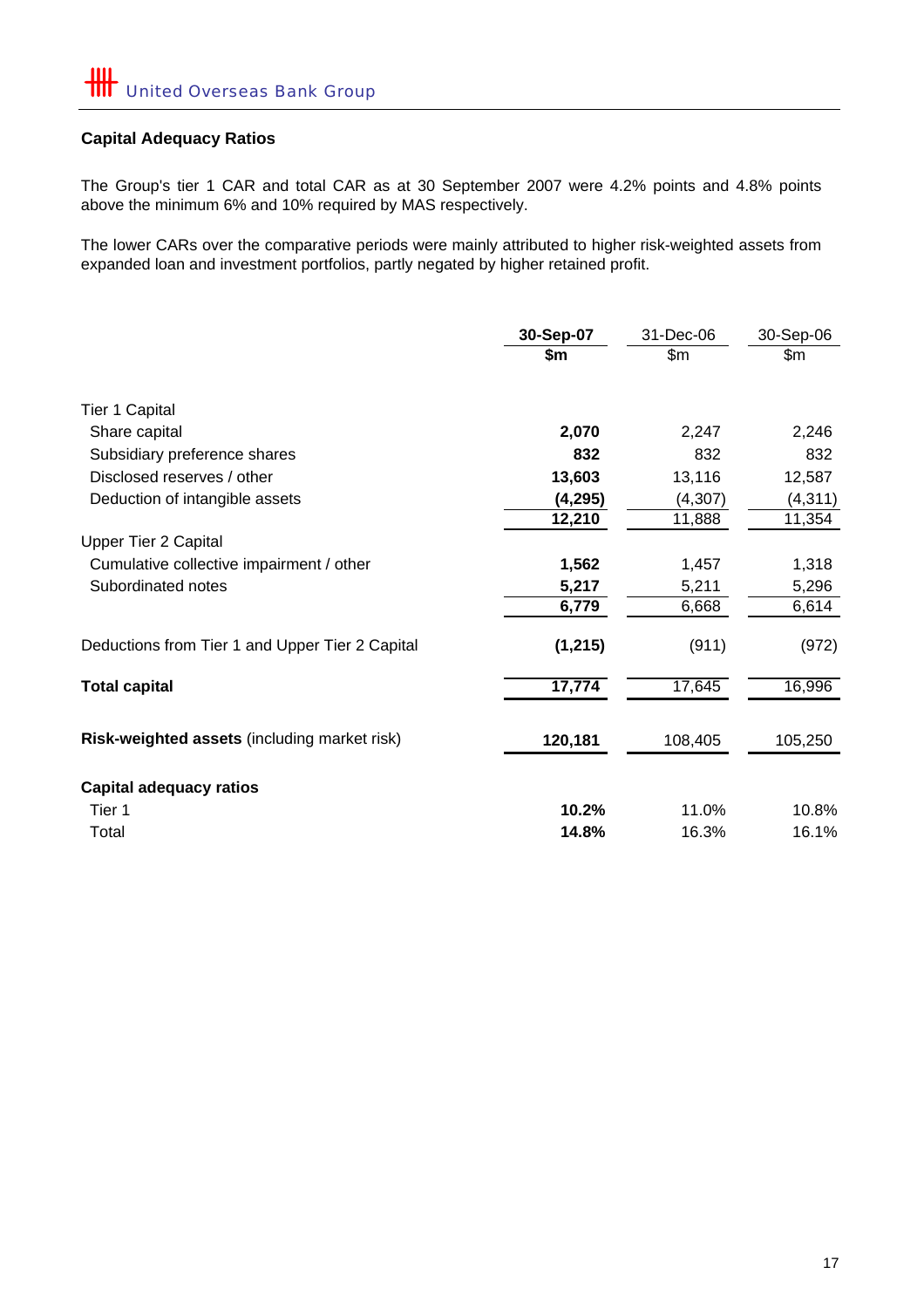## **Consolidated Profit and Loss Account (Unaudited) For The Nine Months Ended 30 September 2007**

|                                                                   | 9M07  | 9M06  | 9M07/<br>9M06 |
|-------------------------------------------------------------------|-------|-------|---------------|
|                                                                   | \$m   | \$m\$ | %             |
| Interest income                                                   | 5,576 | 5,110 | 9.1           |
| Less: Interest expense                                            | 3,339 | 3,102 | 7.7           |
| Net interest income                                               | 2,237 | 2,009 | 11.4          |
| Dividend income                                                   | 47    | 318   | (85.1)        |
| Fee and commission income                                         | 908   | 671   | 35.3          |
| Rental income                                                     | 54    | 49    | 12.0          |
| Other operating income                                            | 351   | 572   | (38.7)        |
| Total non-interest income                                         | 1,360 | 1,610 | (15.5)        |
| Total operating income                                            | 3,597 | 3,618 | (0.6)         |
| Less:                                                             |       |       |               |
| Staff costs                                                       | 767   | 622   | 23.4          |
| Other operating expenses                                          | 696   | 618   | 12.6          |
| Total operating expenses                                          | 1,463 | 1,239 | 18.0          |
| Operating profit before amortisation and<br>impairment charges    | 2,134 | 2,379 | (10.3)        |
| Less: Intangible assets amortised                                 | 9     | 10    | (5.2)         |
| Less: Impairment charges                                          | 172   | 116   | 48.2          |
| Operating profit after amortisation and<br>impairment charges     | 1,953 | 2,253 | (13.3)        |
| Share of profit of associates                                     | 159   | 221   | (27.9)        |
| Profit before tax                                                 | 2,113 | 2,474 | (14.6)        |
| Less: Tax                                                         | 457   | 404   | 13.2          |
| Profit for the financial period                                   | 1,656 | 2,071 | (20.0)        |
| Attributable to:                                                  |       |       |               |
| Equity holders of the Bank                                        | 1,603 | 2,034 | (21.2)        |
| Minority interests                                                | 53    | 37    | 40.7          |
|                                                                   | 1,656 | 2,071 | (20.0)        |
| Annualised earnings per ordinary share $(e)$                      |       |       |               |
| <b>Basic</b>                                                      | 137.7 | 159.3 | (13.6)        |
| <b>Diluted</b>                                                    | 137.7 | 159.3 | (13.6)        |
| Annualised return on average ordinary<br>shareholders' equity (%) | 12.8  | 16.7  | $(3.9) %$ pt  |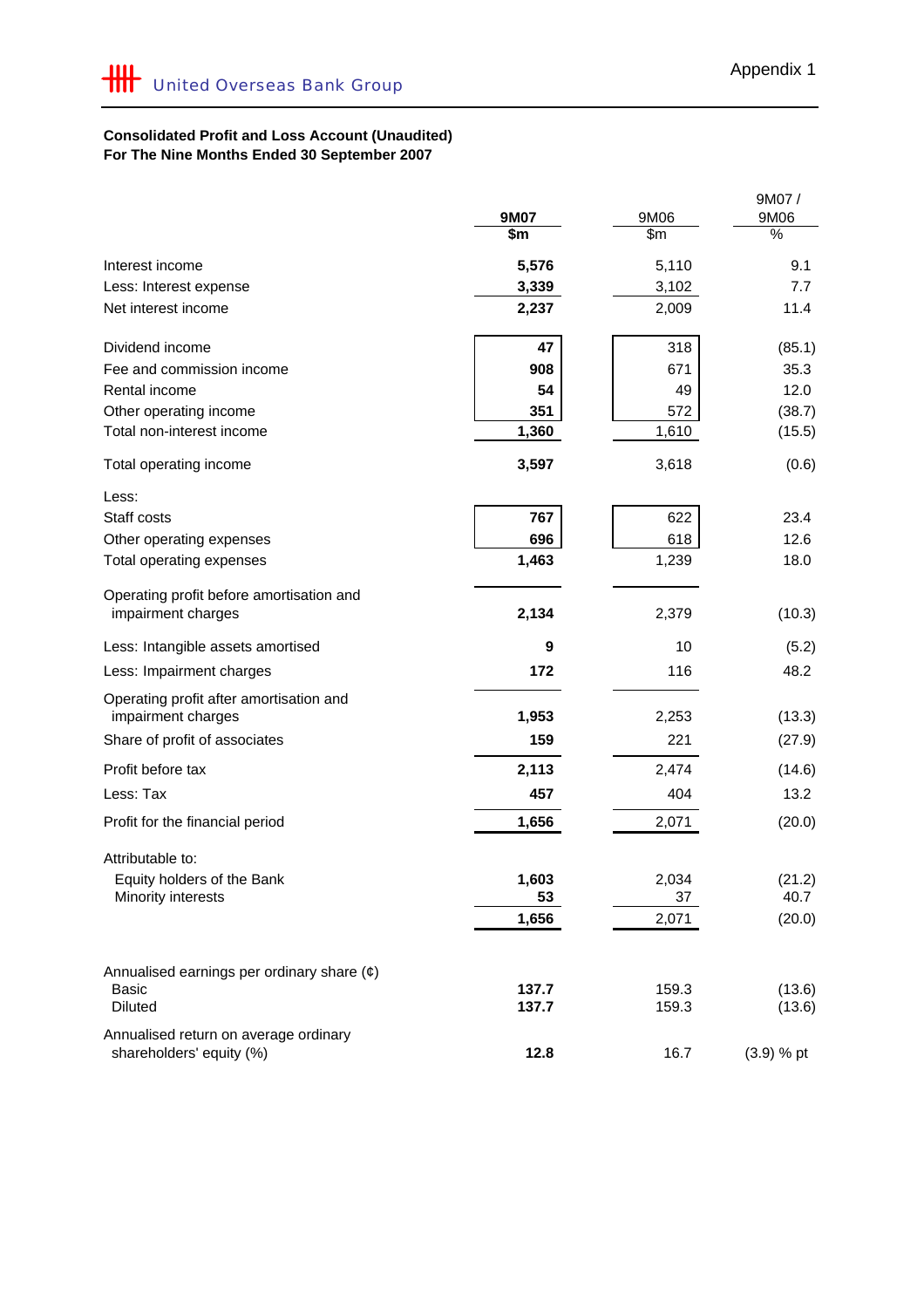## **Consolidated Profit and Loss Account (Unaudited) For The Third Quarter Ended 30 September 2007**

|                                                                |                  |       | 3Q07/        |                  | 3Q07/        |
|----------------------------------------------------------------|------------------|-------|--------------|------------------|--------------|
|                                                                | 3Q07             | 2Q07  | 2Q07         | 3Q06             | 3Q06         |
|                                                                | \$m              | \$m   | %            | $\overline{\$m}$ | %            |
| Interest income                                                | 1,789            | 1,910 | (6.3)        | 1,830            | (2.2)        |
| Less: Interest expense                                         | 1,075            | 1,149 | (6.4)        | 1,146            | (6.2)        |
| Net interest income                                            | 714              | 761   | (6.2)        | 684              | 4.4          |
| Dividend income                                                | $\boldsymbol{9}$ | 35    | (73.1)       | 7                | 41.5         |
| Fee and commission income                                      | 319              | 330   | (3.4)        | 221              | 44.3         |
| Rental income                                                  | 21               | 17    | 22.5         | 17               | 26.4         |
| Other operating income                                         | 44               | 154   | (71.7)       | 93               | (53.1)       |
| Total non-interest income                                      | 393              | 536   | (26.7)       | 337              | 16.5         |
| Total operating income                                         | 1,107            | 1,297 | (14.7)       | 1,021            | 8.4          |
| Less:                                                          |                  |       |              |                  |              |
| Staff costs                                                    | 254              | 272   | (6.4)        | 213              | 19.6         |
| Other operating expenses                                       | 233              | 232   | 0.2          | 212              | 9.9          |
| Total operating expenses                                       | 487              | 504   | (3.4)        | 424              | 14.8         |
| Operating profit before amortisation and<br>impairment charges | 620              | 793   | (21.9)       | 597              | 3.8          |
| Less: Intangible assets amortised                              | 3                | 3     | (13.2)       | 3                | (13.3)       |
| Less: Impairment charges                                       | 4                | 81    | (95.2)       | 26               | (85.0)       |
| Operating profit after amortisation and<br>impairment charges  | 613              | 709   | (13.5)       | 568              | 8.0          |
| Share of profit of associates                                  | 47               | 65    | (27.9)       | 31               | 53.8         |
| Profit before tax                                              | 660              | 774   | (14.7)       | 598              | 10.3         |
| Less: Tax                                                      | 142              | 170   | (16.8)       | 123              | 15.3         |
| Profit for the financial period                                | 518              | 604   | (14.1)       | 475              | 9.0          |
| Attributable to:                                               |                  |       |              |                  |              |
| Equity holders of the Bank                                     | 501              | 585   | (14.3)       | 463              | 8.2          |
| Minority interests                                             | 18               | 19    | (8.3)        | 13               | 37.9         |
|                                                                | 518              | 604   | (14.1)       | 475              | 9.0          |
| Annualised earnings per ordinary share $(e)$                   |                  |       |              |                  |              |
| Basic                                                          | 129.3            | 150.5 | (14.1)       | 118.5            | 9.1          |
| <b>Diluted</b>                                                 | 129.3            | 150.5 | (14.1)       | 118.5            | 9.1          |
| Annualised return on average ordinary                          |                  |       |              |                  |              |
| shareholders' equity (%)                                       | 11.9             | 13.9  | $(2.0) %$ pt | 12.1             | $(0.2)$ % pt |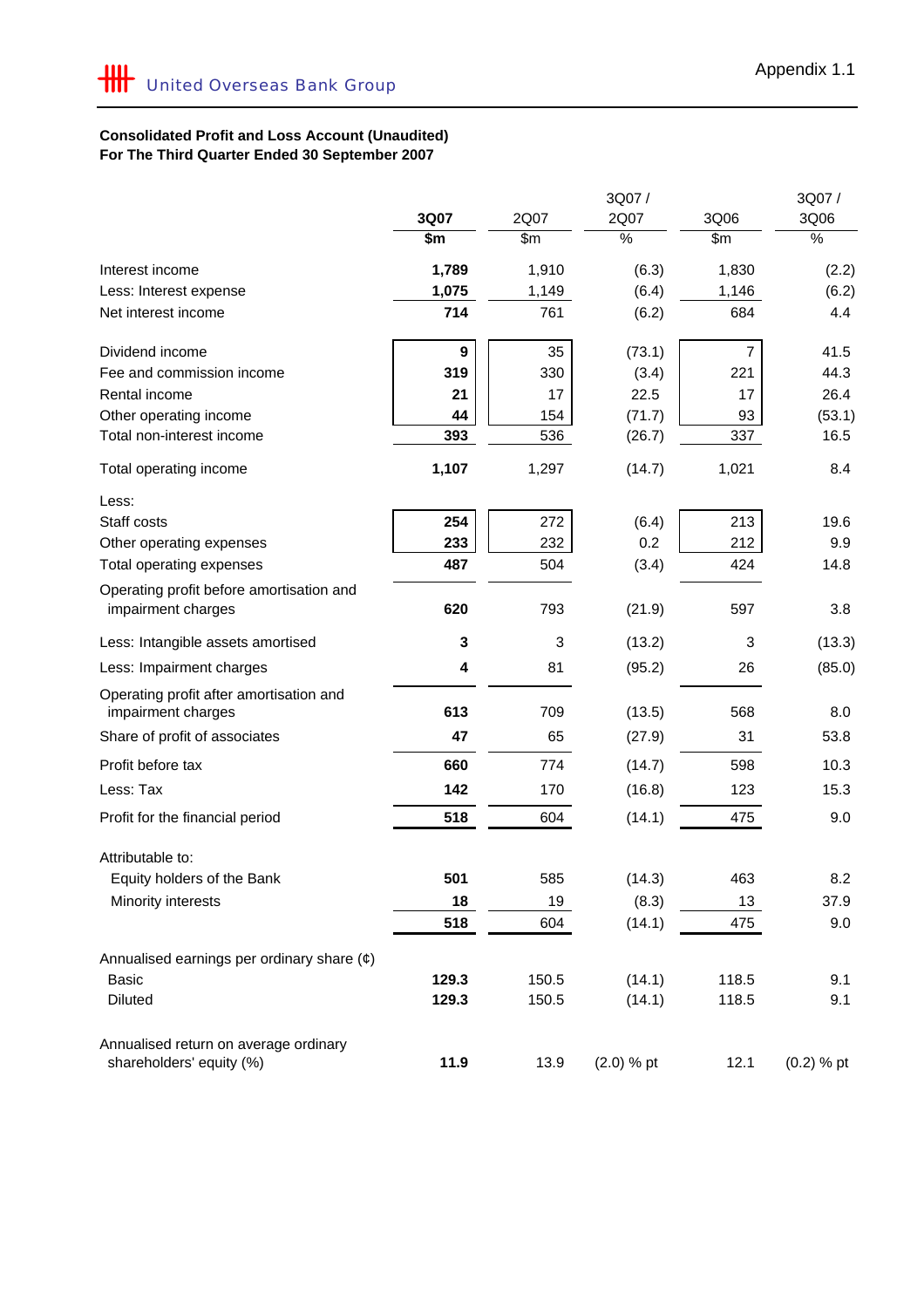# **Consolidated Balance Sheet (Unaudited)**

|                                                    | 30-Sep-07         | 30-Jun-07         | 31-Dec-06         | 30-Sep-06         |
|----------------------------------------------------|-------------------|-------------------|-------------------|-------------------|
|                                                    | \$m               | \$m               | \$m               | \$m               |
|                                                    |                   |                   |                   |                   |
| <b>Equity</b>                                      |                   |                   |                   |                   |
| Share capital                                      | 2,070             | 2,239             | 2,247             | 2,246             |
| Subsidiary preference shares                       | 832               | 832               | 832               | 832               |
| Capital reserves                                   | 4,041             | 4,215             | 3,969             | 3,553             |
| Statutory reserve                                  | 3,130             | 3,130             | 3,130             | 3,020             |
| Revenue reserves                                   | 6,833             | 6,778             | 6,356             | 6,023             |
| Share of reserves of associates                    | 343               | 317               | 257               | 217               |
| Equity attributable to equity holders of the Bank  | 17,249            | 17,511            | 16,791            | 15,890            |
| Minority interests                                 | 407               | 396               | 385               | 370               |
| <b>Total equity</b>                                | 17,656            | 17,908            | 17,176            | 16,260            |
| <b>Liabilities</b>                                 |                   |                   |                   |                   |
| Deposits and balances of banks and agents          | 33,692            | 31,738            | 33,449            | 37,010            |
| Deposits and balances of non-bank customers        | 104,798           | 104,469           | 95,552            | 88,960            |
| Total deposits and balances                        | 138,490           | 136,207           | 129,000           | 125,969           |
| Bills and drafts payable                           | 585               | 479               | 388               | 385               |
| Other liabilities                                  | 8,749             | 8,132             | 8,151             | 7,650             |
| Debts issued                                       | 6,712             | 7,338             | 6,596             | 6,640             |
| <b>Total liabilities</b>                           | 154,536           | 152,156           | 144,136           | 140,645           |
|                                                    |                   |                   |                   |                   |
| <b>Total equity and liabilities</b>                | 172,192           | 170,063           | 161,312           | 156,904           |
|                                                    |                   |                   |                   |                   |
| <b>Assets</b>                                      |                   |                   |                   |                   |
| Cash, balances and placements with central banks   | 20,707            | 20,434            | 16,301            | 14,712            |
| Singapore Government treasury bills and securities | 9,968             | 9,623             | 7,437             | 6,919             |
| Other government treasury bills and securities     | 3,728             | 3,266             | 2,553             | 2,532             |
| <b>Trading securities</b>                          | 440               | 561               | 484               | 422               |
| Placements and balances with banks and agents      | 16,379            | 19,595            | 24,531            | 27,317            |
| Loans to non-bank customers                        | 85,161            | 82,461            | 76,875            | 73,673            |
| Other assets                                       | 8,598             | 7,734             | 8,189             | 7,560             |
| Investment securities                              | 19,501            | 18,714            | 17,607            | 16,528            |
| Investment in associates                           | 1,324             | 1,280             | 1,184             | 1,099             |
| <b>Fixed assets</b>                                | 2,105             | 2,099             | 1,857             | 1,845             |
| Intangible assets                                  | 4,281             | 4,296             | 4,293             | 4,297             |
| <b>Total assets</b>                                | 172,192           | 170,063           | 161,312           | 156,904           |
| <b>Off-Balance Sheet Items</b>                     |                   |                   |                   |                   |
|                                                    |                   |                   |                   |                   |
| <b>Contingent liabilities</b>                      | 11,952            | 11,013            | 10,254            | 9,802             |
| <b>Financial derivatives</b><br>Commitments        | 417,212<br>50,215 | 437,557<br>47,149 | 489,872<br>44,595 | 661,485<br>43,892 |
|                                                    |                   |                   |                   |                   |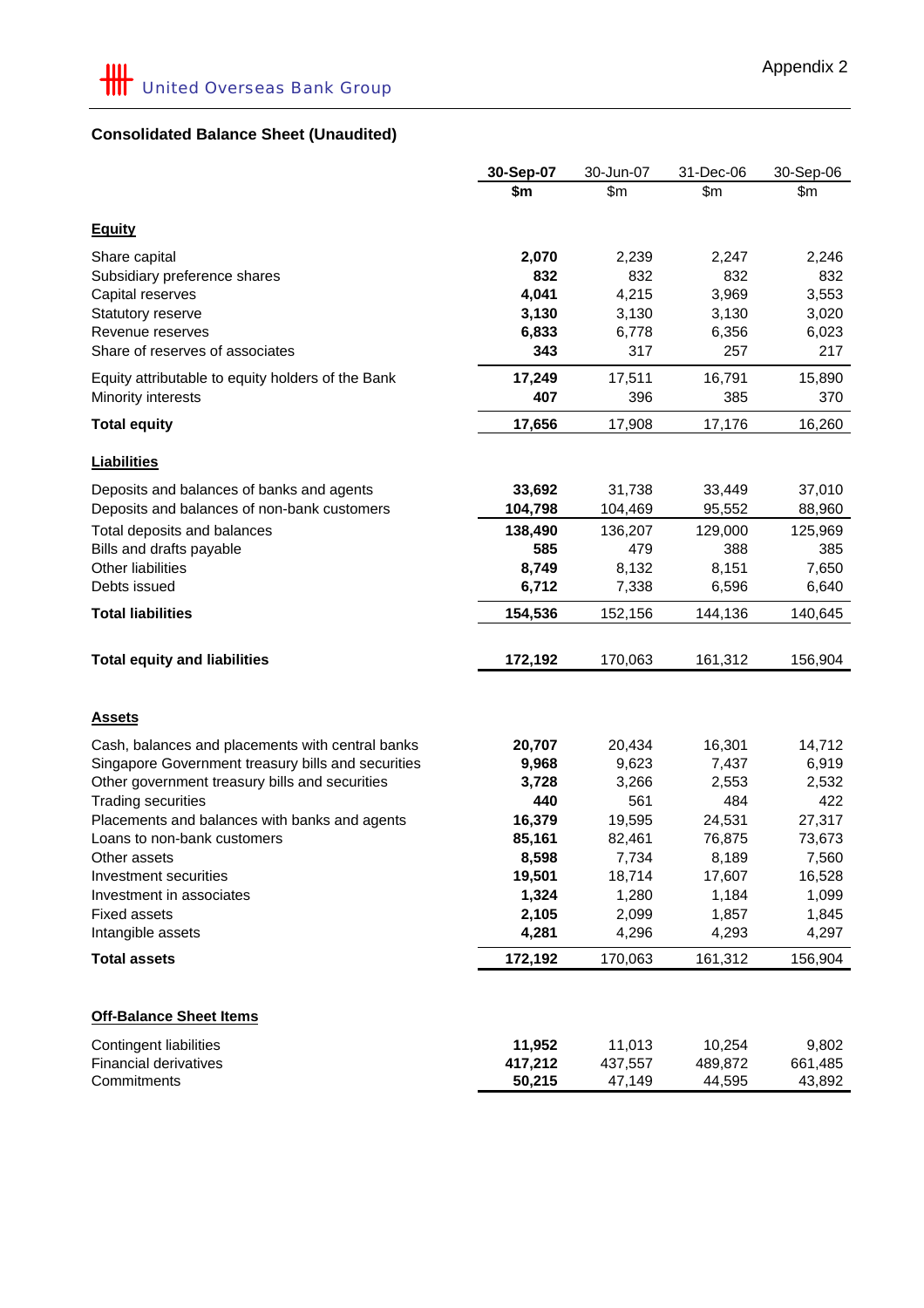#### **Consolidated Statement Of Changes In Equity (Unaudited)**

|                                                                                                    |                  |                               |                            |                | Equity Attributable to Equity Holders of the Bank |                          |          |                         |                              |  |  |  |                            |             |       |                 |                               |
|----------------------------------------------------------------------------------------------------|------------------|-------------------------------|----------------------------|----------------|---------------------------------------------------|--------------------------|----------|-------------------------|------------------------------|--|--|--|----------------------------|-------------|-------|-----------------|-------------------------------|
|                                                                                                    |                  | <b>Subsidiary</b><br>Share of |                            |                |                                                   |                          |          |                         |                              |  |  |  |                            |             |       |                 |                               |
|                                                                                                    | Share<br>Capital | Preference<br><b>Shares</b>   | Capital<br><b>Reserves</b> |                | <b>Statutory</b>                                  | Revenue                  |          |                         |                              |  |  |  | Reserve<br><b>Reserves</b> | Reserves of | Total | <b>Minority</b> | <b>Total</b><br><b>Equity</b> |
|                                                                                                    | \$m              | \$m                           | \$m                        | \$m            | \$m                                               | <b>Associates</b><br>\$m | \$m      | <b>Interests</b><br>\$m | \$m                          |  |  |  |                            |             |       |                 |                               |
| Balance at 1 January 2007                                                                          | 2,247            | 832                           | 3,969                      | 3,130          | 6,356                                             | 257                      | 16,791   | 385                     | 17,176                       |  |  |  |                            |             |       |                 |                               |
| <b>Currency translation adjustments</b>                                                            |                  |                               | 35                         |                |                                                   | ٠                        | 35       | (9)                     | 26                           |  |  |  |                            |             |       |                 |                               |
| Change in available-for-sale reserve<br>Net change in fair value<br>Transferred to profit and loss |                  |                               | 260                        |                |                                                   | ٠                        | 260      | 3                       | 263                          |  |  |  |                            |             |       |                 |                               |
| account on disposal /<br>impairment                                                                |                  |                               | (127)                      |                |                                                   |                          | (127)    | (0)                     | (127)                        |  |  |  |                            |             |       |                 |                               |
| Change in share of associates'<br>reserves                                                         |                  |                               |                            |                |                                                   | 82                       | 82       |                         | 82                           |  |  |  |                            |             |       |                 |                               |
| Transfer to revenue reserves<br>upon liquidation of associates                                     |                  |                               |                            |                | (5)                                               | 5                        |          |                         | $\qquad \qquad \blacksquare$ |  |  |  |                            |             |       |                 |                               |
| Total gains / (losses) recognised<br>directly in equity                                            |                  |                               | 168                        |                | (5)                                               | 87                       | 250      | (6)                     | 243                          |  |  |  |                            |             |       |                 |                               |
| Profit for the financial period                                                                    |                  |                               |                            | ۰              | 1,603                                             | ٠                        | 1,603    | 53                      | 1,656                        |  |  |  |                            |             |       |                 |                               |
| <b>Total gains recognised</b><br>for the financial period                                          |                  |                               | 168                        | ٠              | 1,599                                             | 87                       | 1,853    | 46                      | 1,899                        |  |  |  |                            |             |       |                 |                               |
| <b>Transfer to revenue reserves</b>                                                                |                  |                               | (96)                       | 0              | 96                                                |                          |          |                         |                              |  |  |  |                            |             |       |                 |                               |
| Change in minority interests                                                                       |                  |                               |                            |                |                                                   |                          |          | 20                      | 20                           |  |  |  |                            |             |       |                 |                               |
| <b>Dividends</b>                                                                                   |                  |                               |                            | ۰              | (1, 218)                                          |                          | (1, 218) | (45)                    | (1, 262)                     |  |  |  |                            |             |       |                 |                               |
| Share buy-back - held in treasury                                                                  | (183)            |                               |                            |                |                                                   |                          | (183)    |                         | (183)                        |  |  |  |                            |             |       |                 |                               |
| Issue of shares under share                                                                        |                  |                               |                            |                |                                                   |                          |          |                         |                              |  |  |  |                            |             |       |                 |                               |
| option scheme                                                                                      | 6                |                               |                            |                |                                                   |                          | 6        |                         | 6                            |  |  |  |                            |             |       |                 |                               |
| Balance at 30 September 2007                                                                       | 2,070            | 832                           | 4,041                      | 3,130          | 6,833                                             | 343                      | 17,249   | 407                     | 17,656                       |  |  |  |                            |             |       |                 |                               |
| Balance at 1 January 2006                                                                          | 1,538            | 832                           | 4,360                      | 3,020          | 4,963                                             | 217                      | 14,929   | 291                     | 15,220                       |  |  |  |                            |             |       |                 |                               |
| Currency translation adjustments                                                                   |                  |                               | (11)                       |                |                                                   |                          | (11)     | 3                       | (8)                          |  |  |  |                            |             |       |                 |                               |
| Change in available-for-sale reserve<br>Net change in fair value<br>Transferred to profit and loss |                  |                               | 185                        |                |                                                   |                          | 185      | $\mathbf{1}$            | 186                          |  |  |  |                            |             |       |                 |                               |
| account on disposal /<br>impairment                                                                |                  |                               | (10)                       |                |                                                   |                          | (10)     | $\pmb{0}$               | (10)                         |  |  |  |                            |             |       |                 |                               |
| Change in share of associates'<br>reserves                                                         |                  |                               |                            |                |                                                   | 0                        | 0        | $\blacksquare$          | 0                            |  |  |  |                            |             |       |                 |                               |
| Other adjustments                                                                                  |                  |                               |                            |                |                                                   | $\frac{1}{2}$            |          | 5                       | 5                            |  |  |  |                            |             |       |                 |                               |
| Total gains recognised directly<br>in equity                                                       |                  |                               | 164                        |                |                                                   | 0                        | 164      | 10                      | 174                          |  |  |  |                            |             |       |                 |                               |
| Profit for the financial period                                                                    |                  |                               |                            | $\overline{a}$ | 2,034                                             | $\overline{\phantom{a}}$ | 2,034    | 37                      | 2,071                        |  |  |  |                            |             |       |                 |                               |
| Total gains recognised for the<br>financial period                                                 |                  |                               | 164                        | $\overline{a}$ | 2,034                                             | 0                        | 2,198    | 48                      | 2,245                        |  |  |  |                            |             |       |                 |                               |
| Effect of Companies (Amendment)<br>Act 2005                                                        | 864              |                               | (864)                      |                |                                                   |                          |          |                         |                              |  |  |  |                            |             |       |                 |                               |
| Transfer to revenue reserves                                                                       |                  |                               | (114)                      |                | 114                                               |                          |          |                         |                              |  |  |  |                            |             |       |                 |                               |
| Change in minority interests                                                                       |                  |                               |                            |                |                                                   |                          |          | 48                      | 48                           |  |  |  |                            |             |       |                 |                               |
| <b>Dividends</b>                                                                                   |                  |                               |                            |                | (1,015)                                           |                          | (1,015)  | (17)                    | (1,032)                      |  |  |  |                            |             |       |                 |                               |
| Share buy-back - cancelled                                                                         | (173)            |                               | 5                          | $\overline{a}$ | (72)                                              |                          | (240)    |                         | (240)                        |  |  |  |                            |             |       |                 |                               |
| Issue of shares under share<br>option scheme                                                       | 17               |                               | 1                          |                |                                                   |                          | 18       |                         | 18                           |  |  |  |                            |             |       |                 |                               |
| Balance at 30 September 2006                                                                       | 2,246            | 832                           | 3,553                      | 3,020          | 6,023                                             | 217                      | 15,890   | 370                     | 16,260                       |  |  |  |                            |             |       |                 |                               |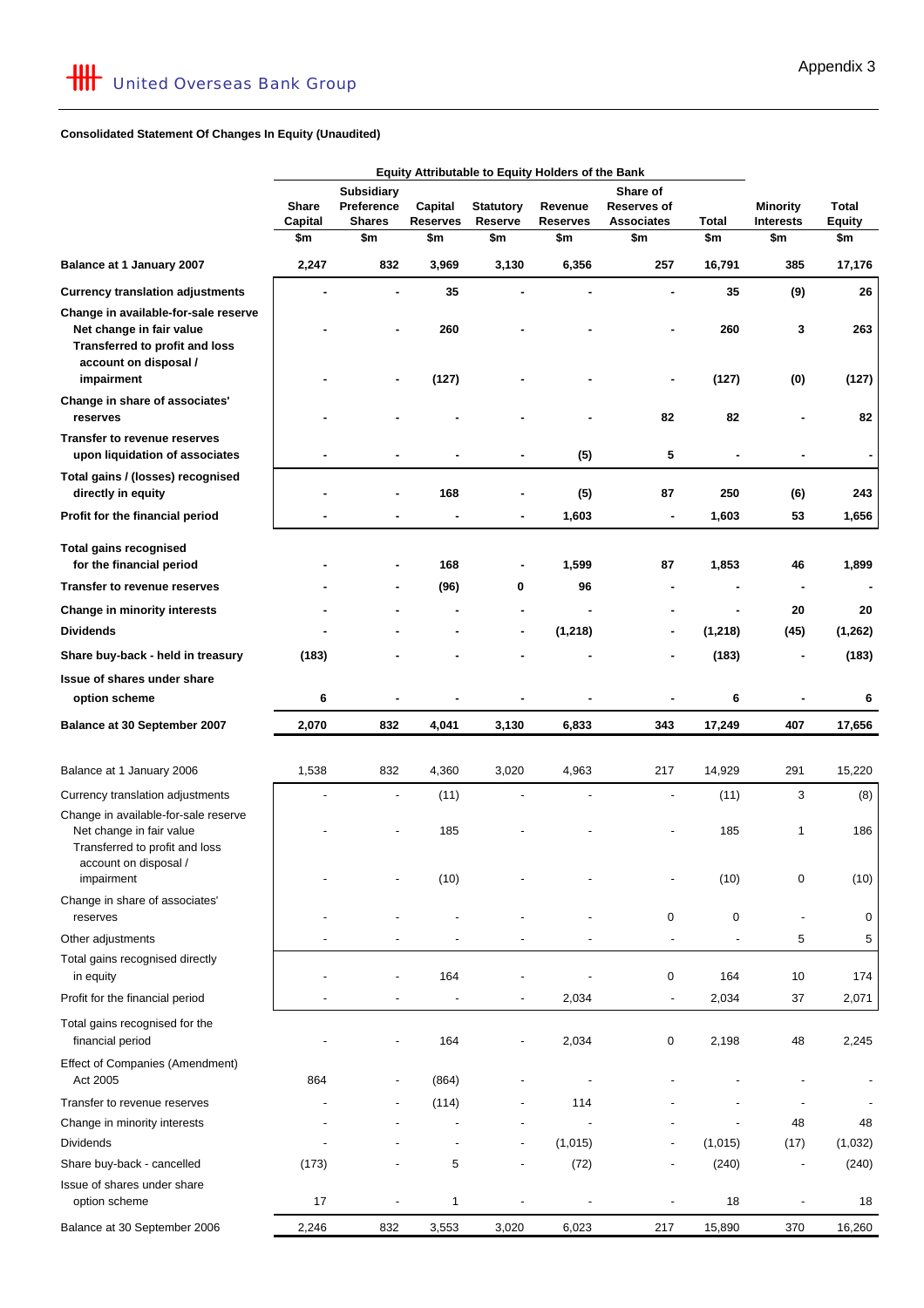#### **Consolidated Statement Of Changes In Equity (Unaudited)**

|                                                                                                                             |                |                             | Equity Attributable to Equity Holders of the Bank |                                    |         |                          |                          |                          |                          |  |  |          |  |                                  |              |                                     |                               |
|-----------------------------------------------------------------------------------------------------------------------------|----------------|-----------------------------|---------------------------------------------------|------------------------------------|---------|--------------------------|--------------------------|--------------------------|--------------------------|--|--|----------|--|----------------------------------|--------------|-------------------------------------|-------------------------------|
|                                                                                                                             |                | <b>Subsidiary</b>           |                                                   |                                    |         | Share of                 |                          |                          |                          |  |  |          |  |                                  |              |                                     |                               |
|                                                                                                                             | <b>Share</b>   | Preference<br><b>Shares</b> | Capital<br><b>Reserves</b>                        | <b>Statutory</b><br><b>Reserve</b> | Revenue |                          |                          |                          |                          |  |  | Reserves |  | Reserves of<br><b>Associates</b> | <b>Total</b> | <b>Minority</b><br><b>Interests</b> | <b>Total</b><br><b>Equity</b> |
|                                                                                                                             | Capital<br>\$m | \$m                         | \$m                                               | \$m                                | \$m     | \$m                      | \$m                      | \$m                      | \$m                      |  |  |          |  |                                  |              |                                     |                               |
|                                                                                                                             |                |                             |                                                   |                                    |         |                          |                          |                          |                          |  |  |          |  |                                  |              |                                     |                               |
| Balance at 1 July 2007                                                                                                      | 2,239          | 832                         | 4,215                                             | 3,130                              | 6,778   | 317                      | 17,511                   | 396                      | 17,908                   |  |  |          |  |                                  |              |                                     |                               |
| <b>Currency translation adjustments</b>                                                                                     |                | $\blacksquare$              | (99)                                              | ٠                                  |         |                          | (99)                     | (10)                     | (110)                    |  |  |          |  |                                  |              |                                     |                               |
| Change in available-for-sale reserve<br>Net change in fair value<br>Transferred to profit and loss<br>account on disposal / |                |                             | (21)                                              |                                    |         |                          | (21)                     | 0                        | (20)                     |  |  |          |  |                                  |              |                                     |                               |
| impairment<br>Change in share of associates'<br>reserves                                                                    |                |                             | (55)                                              |                                    |         | 26                       | (55)<br>26               | (0)                      | (55)<br>26               |  |  |          |  |                                  |              |                                     |                               |
| <b>Transfer to revenue reserves</b>                                                                                         |                |                             |                                                   |                                    |         |                          |                          |                          |                          |  |  |          |  |                                  |              |                                     |                               |
| upon liquidation of associates                                                                                              |                |                             |                                                   |                                    | 0       | (0)                      |                          |                          | $\blacksquare$           |  |  |          |  |                                  |              |                                     |                               |
| Total gains / (losses) recognised<br>directly in equity                                                                     |                |                             | (175)                                             |                                    | 0       | 26                       | (148)                    | (10)                     | (158)                    |  |  |          |  |                                  |              |                                     |                               |
| Profit for the financial period                                                                                             |                |                             |                                                   |                                    | 501     |                          | 501                      | 18                       | 518                      |  |  |          |  |                                  |              |                                     |                               |
| Total gains / (losses) recognised<br>for the financial period                                                               |                | ۰                           | (175)                                             | $\qquad \qquad \blacksquare$       | 501     | 26                       | 352                      | 8                        | 360                      |  |  |          |  |                                  |              |                                     |                               |
| <b>Transfer to revenue reserves</b>                                                                                         |                |                             | (0)                                               |                                    | 0       |                          |                          |                          |                          |  |  |          |  |                                  |              |                                     |                               |
| Change in minority interests                                                                                                |                |                             |                                                   |                                    |         |                          | ۰                        | 21                       | 21                       |  |  |          |  |                                  |              |                                     |                               |
| <b>Dividends</b>                                                                                                            |                |                             |                                                   |                                    | (446)   |                          | (446)                    | (18)                     | (464)                    |  |  |          |  |                                  |              |                                     |                               |
| Share buy-back - held in treasury                                                                                           | (170)          |                             |                                                   |                                    |         |                          | (170)                    |                          | (170)                    |  |  |          |  |                                  |              |                                     |                               |
| Issue of shares under share                                                                                                 |                |                             |                                                   |                                    |         |                          |                          |                          |                          |  |  |          |  |                                  |              |                                     |                               |
| option scheme                                                                                                               | 1              | $\blacksquare$              |                                                   | ä,                                 |         |                          | 1                        | ä,                       | 1                        |  |  |          |  |                                  |              |                                     |                               |
| Balance at 30 September 2007                                                                                                | 2,070          | 832                         | 4,041                                             | 3,130                              | 6,833   | 343                      | 17,249                   | 407                      | 17,656                   |  |  |          |  |                                  |              |                                     |                               |
| Balance at 1 July 2006                                                                                                      | 2,254          | 832                         | 3,630                                             | 3,020                              | 5,771   | 201                      | 15,707                   | 356                      | 16,063                   |  |  |          |  |                                  |              |                                     |                               |
| Currency translation adjustments                                                                                            |                |                             | 14                                                |                                    |         |                          | 14                       | 1                        | 15                       |  |  |          |  |                                  |              |                                     |                               |
| Change in available-for-sale reserve<br>Net change in fair value<br>Transferred to profit and loss<br>account on disposal / |                |                             | 194                                               |                                    |         |                          | 194                      | 0                        | 195                      |  |  |          |  |                                  |              |                                     |                               |
| impairment                                                                                                                  |                |                             | 3                                                 |                                    |         |                          | 3                        | 0                        | 3                        |  |  |          |  |                                  |              |                                     |                               |
| Change in share of associates'<br>reserves                                                                                  |                |                             |                                                   |                                    |         | 16                       | 16                       |                          | 16                       |  |  |          |  |                                  |              |                                     |                               |
| Other adjustments                                                                                                           |                |                             |                                                   |                                    |         |                          |                          | 5                        | $\,$ 5 $\,$              |  |  |          |  |                                  |              |                                     |                               |
| Total gains recognised directly<br>in equity                                                                                |                |                             | 211                                               |                                    |         | 16                       | 227                      | 7                        | 234                      |  |  |          |  |                                  |              |                                     |                               |
| Profit for the financial period                                                                                             |                |                             |                                                   |                                    | 463     | $\overline{\phantom{a}}$ | 463                      | 13                       | 475                      |  |  |          |  |                                  |              |                                     |                               |
| Total gains recognised for the<br>financial period                                                                          |                |                             | 211                                               |                                    | 463     | 16                       | 690                      | 20                       | 709                      |  |  |          |  |                                  |              |                                     |                               |
| Transfer to revenue reserves                                                                                                |                |                             | (289)                                             |                                    | 289     |                          |                          | $\overline{\phantom{a}}$ | $\overline{\phantom{a}}$ |  |  |          |  |                                  |              |                                     |                               |
| Change in minority interests                                                                                                |                |                             |                                                   |                                    |         |                          | $\overline{\phantom{a}}$ | (4)                      | (4)                      |  |  |          |  |                                  |              |                                     |                               |
| <b>Dividends</b>                                                                                                            |                |                             |                                                   |                                    | (499)   |                          | (499)                    | (2)                      | (501)                    |  |  |          |  |                                  |              |                                     |                               |
| Share buy-back - cancelled                                                                                                  | (9)            |                             |                                                   |                                    |         |                          | (9)                      |                          | (9)                      |  |  |          |  |                                  |              |                                     |                               |
| Issue of shares under share<br>option scheme                                                                                | 1              |                             |                                                   |                                    |         |                          | $\mathbf{1}$             |                          | 1                        |  |  |          |  |                                  |              |                                     |                               |
| Balance at 30 September 2006                                                                                                | 2,246          | 832                         | 3,553                                             | 3,020                              | 6,023   | 217                      | 15,890                   | 370                      | 16,260                   |  |  |          |  |                                  |              |                                     |                               |
|                                                                                                                             |                |                             |                                                   |                                    |         |                          |                          |                          |                          |  |  |          |  |                                  |              |                                     |                               |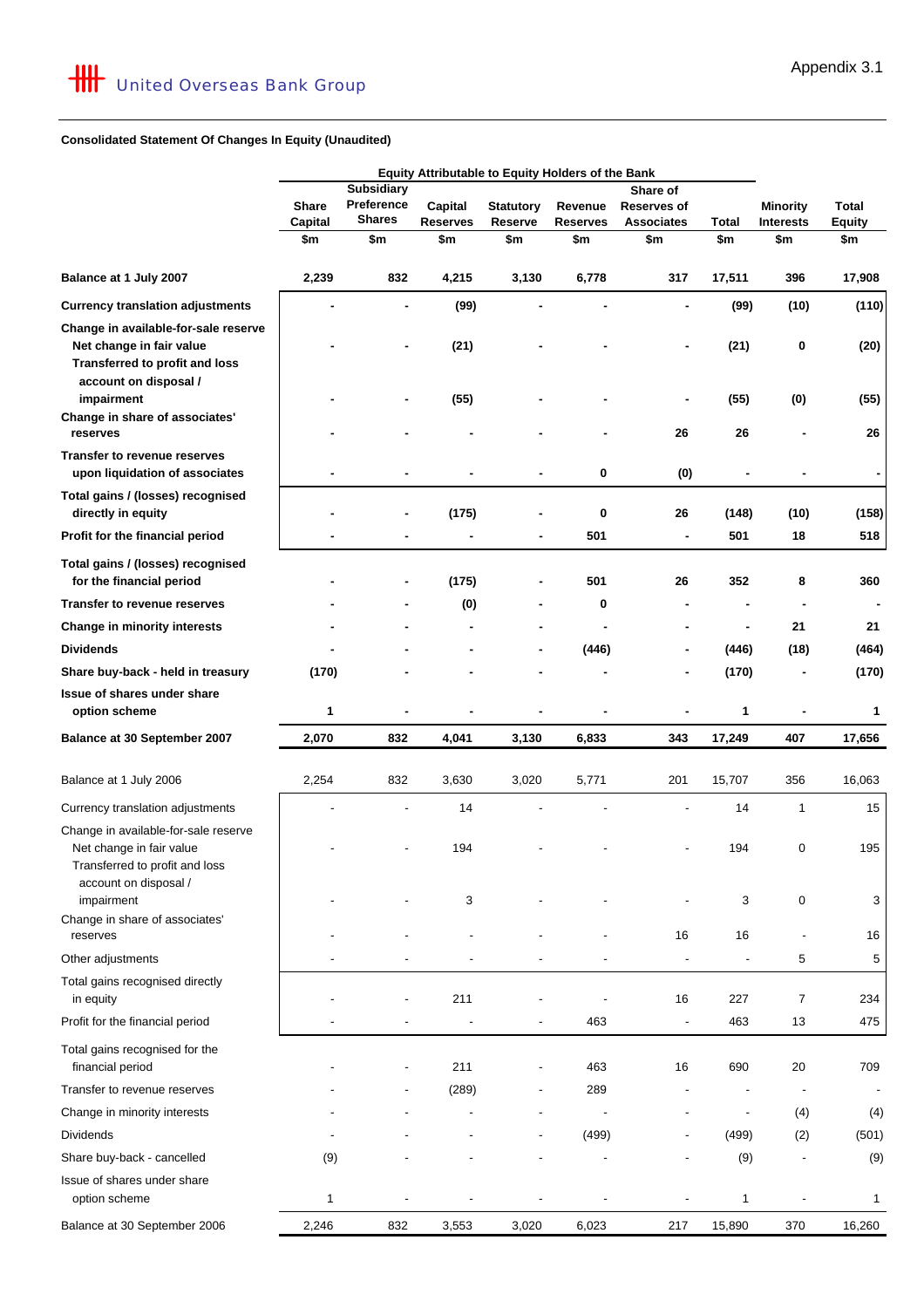# **Consolidated Cash Flow Statement (Unaudited)**

|                                                                | <b>9M07</b> | 9M06     | 3Q07     | 3Q06    |
|----------------------------------------------------------------|-------------|----------|----------|---------|
|                                                                | \$m         | \$m      | \$m      | \$m     |
| Cash flows from operating activities                           |             |          |          |         |
| Operating profit before amortisation and impairment charges    | 2,134       | 2,379    | 620      | 597     |
| Adjustments for                                                |             |          |          |         |
| Depreciation of fixed assets                                   | 106         | 106      | 36       | 35      |
| Net gain on disposal of assets                                 | (145)       | (392)    | (81)     | (18)    |
| Operating profit before working capital changes                | 2,095       | 2,093    | 574      | 614     |
| Changes in working capital                                     |             |          |          |         |
| Increase in deposits                                           | 9,490       | 11,011   | 2,283    | 1,325   |
| Increase / (decrease) in bills and drafts payable              | 196         | 82       | 106      | (15)    |
| Increase / (decrease) in other liabilities                     | 603         | 86       | 676      | (672)   |
| Decrease in trading securities                                 | 44          | 203      | 122      | 18      |
| Decrease in placements and balances with banks                 |             |          |          |         |
| and agents                                                     | 8,152       | 4,028    | 3,216    | 4,605   |
| Increase in loans to non-bank customers                        | (8, 375)    | (6,632)  | (2,669)  | (3,511) |
| (Increase) / decrease in other assets                          | (469)       | (999)    | (866)    | 431     |
| Cash generated from operations                                 | 11,737      | 9,873    | 3,441    | 2,795   |
| Income tax paid                                                | (429)       | (297)    | (174)    | (93)    |
| Net cash provided by operating activities                      | 11,307      | 9,575    | 3,267    | 2,703   |
| Cash flows from investing activities                           |             |          |          |         |
| Net cash flow on disposal / (acquisition) of                   |             |          |          |         |
| Assets held for sale                                           |             | 864      |          |         |
| Investment securities and associates                           | (1,651)     | (6, 165) | (803)    | (1,796) |
| <b>Fixed assets</b>                                            | (339)       | (63)     | (39)     | (26)    |
| Change in minority interests                                   | 14          | 59       | 11       | 3       |
| Dividends received from associates                             | 76          | 55       | 21       | 23      |
| Net cash used in investing activities                          | (1, 899)    | (5,250)  | (810)    | (1,795) |
| Cash flows from financing activities                           |             |          |          |         |
| Proceeds from issue of shares                                  | 6           | 18       | 1        | 1       |
| Net increase / (decrease) in debts issued                      | 116         | (409)    | (626)    | 125     |
| Share buy-back                                                 | (183)       | (240)    | (170)    | (9)     |
| Dividends paid on ordinary shares                              | (1, 185)    | (978)    | (436)    | (487)   |
| Dividends paid on subsidiary preference shares                 | (44)        | (35)     | (22)     | (23)    |
| Dividends paid to minority interests                           | (45)        | (17)     | (26)     | (2)     |
| Net cash used in financing activities                          | (1, 334)    | (1,661)  | (1, 278) | (395)   |
| Currency translation adjustments                               | 38          | (11)     | (99)     | 14      |
| Net increase in cash and cash equivalents for the financial    |             |          |          |         |
| period                                                         | 8,112       | 2,653    | 1,080    | 526     |
| Cash and cash equivalents at beginning of the financial period | 26,292      | 21,510   | 33,323   | 23,636  |
| Cash and cash equivalents at end of the financial period       | 34,403      | 24,163   | 34,403   | 24,163  |
| Represented by:                                                |             |          |          |         |
| Cash, balances and placements with central banks               | 20,707      | 14,712   | 20,707   | 14,712  |
|                                                                |             |          |          |         |
| Singapore Government treasury bills and securities             | 9,968       | 6,919    | 9,968    | 6,919   |
| Other government treasury bills and securities                 | 3,728       | 2,532    | 3,728    | 2,532   |
| Cash and cash equivalents at end of the financial period       | 34,403      | 24,163   | 34,403   | 24,163  |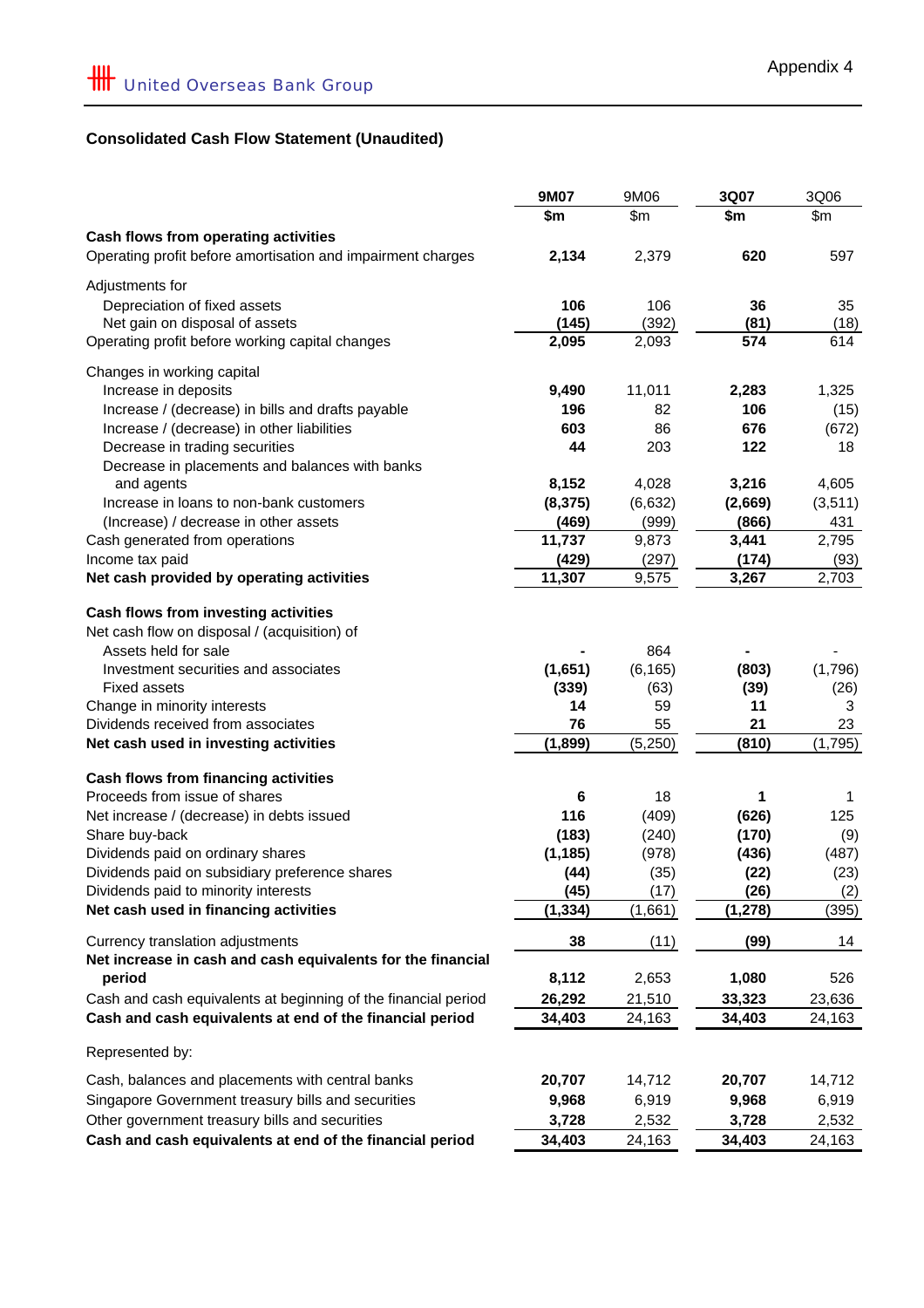# **Balance Sheet Of The Bank (Unaudited)**

|                                                    | 30-Sep-07 | 30-Jun-07 | 31-Dec-06 | 30-Sep-06 |
|----------------------------------------------------|-----------|-----------|-----------|-----------|
|                                                    | \$m       | \$m       | \$m\$     | \$m       |
| <b>Equity</b>                                      |           |           |           |           |
| Share capital                                      | 2,070     | 2,239     | 2,247     | 2,246     |
| Capital reserves                                   | 3,845     | 3,972     | 3,818     | 3,552     |
| Statutory reserve                                  | 2,753     | 2,753     | 2,753     | 2,646     |
| Revenue reserves                                   | 5,386     | 5,435     | 4,989     | 4,788     |
| <b>Total equity</b>                                | 14,054    | 14,399    | 13,807    | 13,231    |
| <b>Liabilities</b>                                 |           |           |           |           |
| Deposits and balances of banks and agents          | 30,066    | 27,695    | 30,975    | 34,207    |
| Deposits and balances of non-bank customers        | 81,975    | 81,268    | 75,304    | 69,731    |
| Deposits and balances of subsidiaries              | 4,156     | 4,072     | 3,931     | 3,240     |
| Total deposits and balances                        | 116,198   | 113,035   | 110,211   | 107,178   |
| Bills and drafts payable                           | 380       | 299       | 150       | 145       |
| Other liabilities                                  | 6,103     | 5,667     | 5,525     | 5,211     |
| Debts issued                                       | 6,645     | 6,480     | 6,399     | 6,514     |
| <b>Total liabilities</b>                           | 129,327   | 125,480   | 122,285   | 119,048   |
| <b>Total equity and liabilities</b>                | 143,381   | 139,879   | 136,092   | 132,279   |
| <u>Assets</u>                                      |           |           |           |           |
| Cash, balances and placements with central banks   | 16,936    | 17,006    | 13,324    | 11,167    |
| Singapore Government treasury bills and securities | 9,879     | 9,530     | 7,348     | 6,813     |
| Other government treasury bills and securities     | 2,309     | 2,293     | 1,878     | 1,908     |
| <b>Trading securities</b>                          | 197       | 239       | 106       | 114       |
| Placements and balances with banks and agents      | 13,576    | 15,251    | 22,979    | 24,876    |
| Loans to non-bank customers                        | 65,256    | 63,073    | 59,086    | 56,663    |
| Placements with and advances to subsidiaries       | 1,520     | 795       | 660       | 1,400     |
| Other assets                                       | 7,043     | 6,030     | 6,272     | 5,786     |
| Investment securities                              | 17,884    | 16,913    | 15,881    | 15,138    |
| Investment in associates                           | 373       | 373       | 372       | 357       |
| Investment in subsidiaries                         | 3,848     | 3,820     | 3,852     | 3,734     |
| <b>Fixed assets</b>                                | 1,376     | 1,374     | 1,153     | 1,140     |
| Intangible assets                                  | 3,182     | 3,182     | 3,182     | 3,182     |
| <b>Total assets</b>                                | 143,381   | 139,879   | 136,092   | 132,279   |
| <b>Off-Balance Sheet Items</b>                     |           |           |           |           |
| <b>Contingent liabilities</b>                      | 9,736     | 8,801     | 8,211     | 7,753     |
| <b>Financial derivatives</b>                       | 401,192   | 430,463   | 485,649   | 653,434   |
| Commitments                                        | 41,874    | 38,442    | 36,064    | 36,277    |
|                                                    |           |           |           |           |
| Net asset value per ordinary share (\$)            | 9.28      | 9.45      | 9.06      | 8.69      |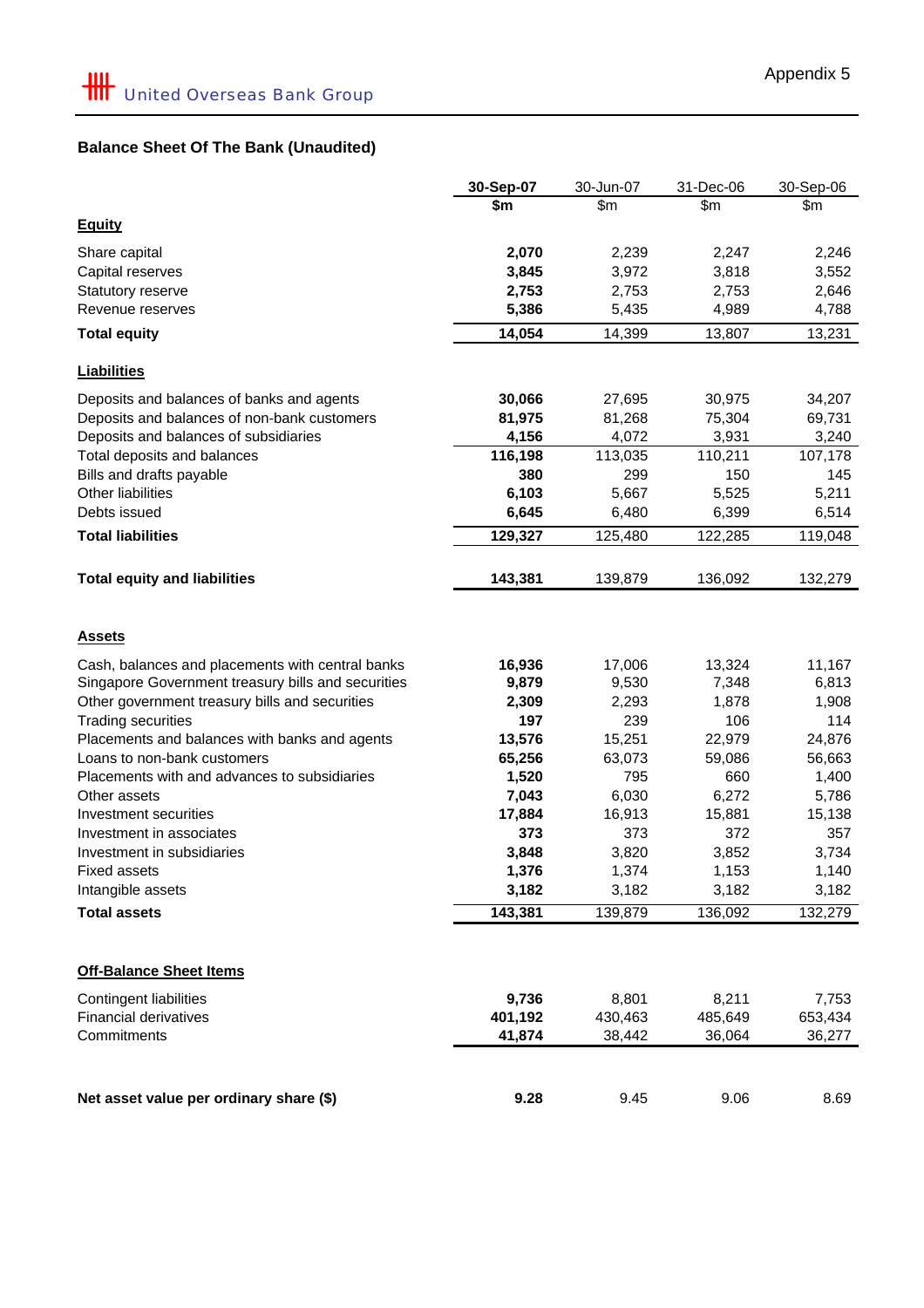# **Statement Of Changes In Equity Of The Bank (Unaudited)**

|                                                                           | <b>Share</b>   | <b>Capital</b>  | <b>Statutory</b> | <b>Revenue</b>  | <b>Total</b>  |
|---------------------------------------------------------------------------|----------------|-----------------|------------------|-----------------|---------------|
|                                                                           | <b>Capital</b> | <b>Reserves</b> | <b>Reserve</b>   | <b>Reserves</b> | <b>Equity</b> |
|                                                                           | \$m            | \$m             | \$m              | \$m             | \$m           |
| <b>Balance at 1 January 2007</b>                                          | 2,247          | 3,818           | 2,753            | 4,989           | 13,807        |
| <b>Currency translation adjustments</b>                                   |                | (0)             |                  |                 | (0)           |
| Change in available-for-sale reserve                                      |                |                 |                  |                 |               |
| Net change in fair value                                                  |                | 200             |                  |                 | 200           |
| <b>Transferred to profit and loss</b><br>account on disposal / impairment |                | (125)           |                  |                 | (125)         |
| Total gains recognised directly in equity                                 |                | 75              |                  |                 | 75            |
| Profit for the financial period                                           |                |                 |                  | 1,534           | 1,534         |
| Total gains recognised for the<br>financial period                        |                | 75              |                  | 1,534           | 1,609         |
| <b>Transfer to revenue reserves</b>                                       |                | (48)            |                  | 48              |               |
| <b>Dividends</b>                                                          |                |                 |                  | (1, 185)        | (1, 185)      |
| Share buy-back - held in treasury                                         | (183)          |                 |                  |                 | (183)         |
| <b>Issue of shares under share</b><br>option scheme                       | 6              |                 |                  |                 | 6             |
| <b>Balance at 30 September 2007</b>                                       | 2,070          | 3,845           | 2,753            | 5,386           | 14,054        |
|                                                                           |                |                 |                  |                 |               |
| Balance at 1 January 2006                                                 | 1,538          | 4,391           | 2,646            | 3,907           | 12,482        |
| Currency translation adjustments                                          |                | (2)             |                  |                 | (2)           |
| Change in available-for-sale reserve                                      |                |                 |                  |                 |               |
| Net change in fair value                                                  |                | 174             |                  |                 | 174           |
| Transferred to profit and loss<br>account on disposal / impairment        |                | (11)            |                  |                 | (11)          |
| Total gains recognised directly in equity                                 |                | 161             |                  |                 | 161           |
| Profit for the financial period                                           |                |                 |                  | 1,787           | 1,787         |
| Total gains recognised for the                                            |                |                 |                  |                 |               |
| financial period                                                          |                | 161             |                  | 1,787           | 1,949         |
| Effect of Companies (Amendment) Act 2005                                  | 864            | (864)           |                  |                 |               |
| Transfer to revenue reserves                                              |                | (143)           |                  | 143             |               |
| <b>Dividends</b>                                                          |                |                 |                  | (978)           | (978)         |
| Share buy-back - cancelled                                                | (173)          | 5               |                  | (72)            | (240)         |
| Issue of shares under share                                               |                |                 |                  |                 |               |
| option scheme                                                             | 17             | 1               |                  |                 | 18            |
| Balance at 30 September 2006                                              | 2,246          | 3,552           | 2,646            | 4,788           | 13,231        |